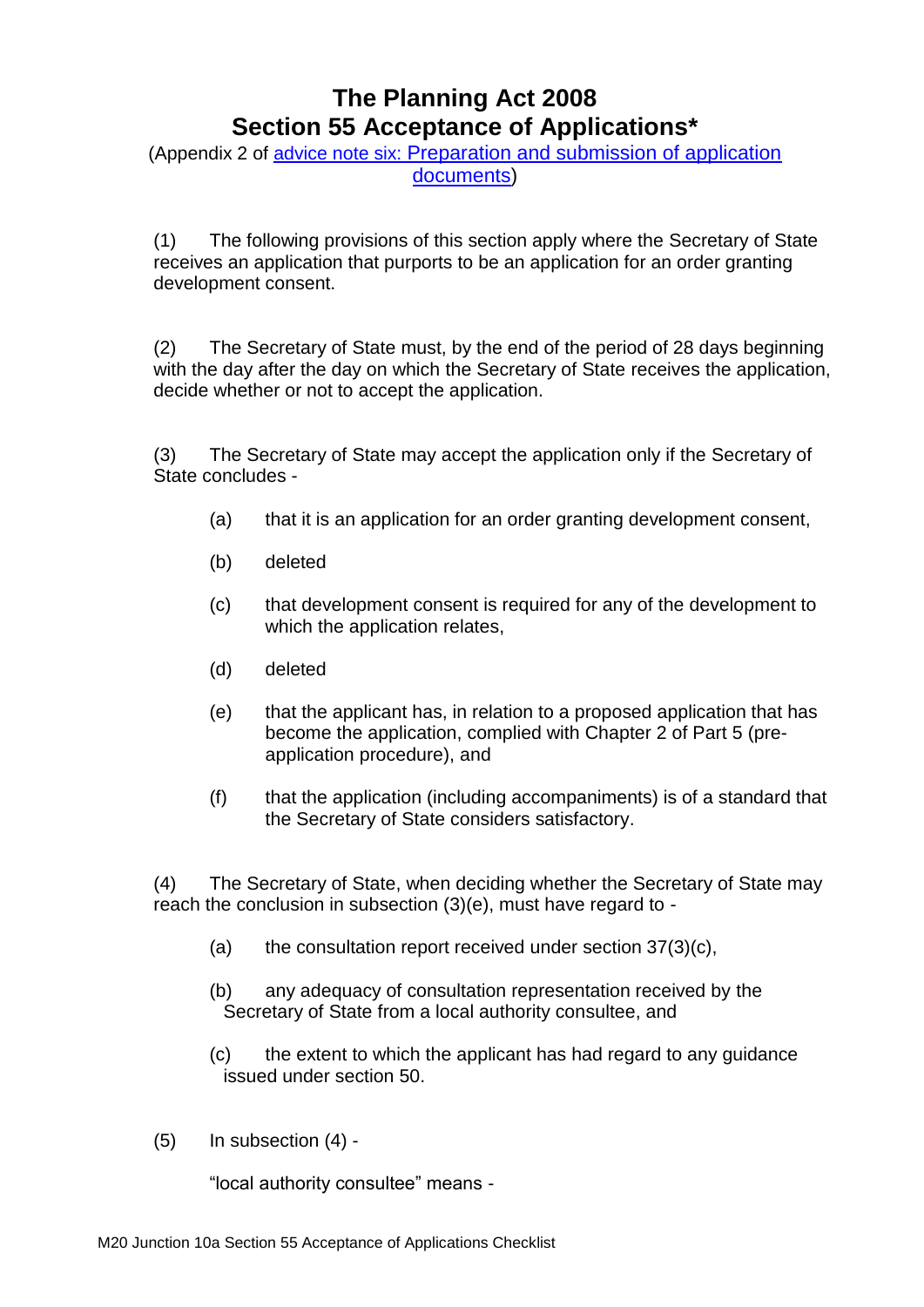- (a) a local authority consulted under section  $42(1)(b)$  about a proposed application that has become the application, or
- (b) the Greater London Authority if consulted under section 42(1)(c) about that proposed application;

"adequacy of consultation representation" means a representation about whether the applicant complied, in relation to that proposed application, with the applicant's duties under sections 42, 47 and 48.

(5A) The Secretary of State when deciding whether the Secretary of State may reach the conclusion in subsection  $(3)(f)$  must have regard to the extent to  $(3)(f)$  must have regard to the extent to which –

- a) the application complies with the requirements in section 37(3) (form and contents of application) and any standards set under section 37(5) and
- b) any applicable guidance given under section 37(4) has been followed in relation to the application.

(6) If the Secretary of State accepts the application, the Secretary of State must notify the applicant of the acceptance.

(7) If the Secretary of State is of the view that the application cannot be accepted, the Secretary of State must -

- (a) notify that view to the applicant, and
- (b) notify the applicant of the Secretary of State's reasons for that view.

(8) If in response the applicant modifies (or further modifies) the application, subsections (2) to (7) then apply in relation to the application as modified.

\* Section 55 of the Planning Act 2008 as amended by the Localism Act 2011

**DISCLAIMER -** This is for information only and is not a formal application document. It is a non-statutory checklist for the Planning Inspectorate (National Infrastructure Directorate) to complete. Completion or self assessment by the applicant does not hold weight at the acceptance stage.

#### **NB: See DCLG Application Form Guidance for guidance on how the application form should be completed and what should be included with it.**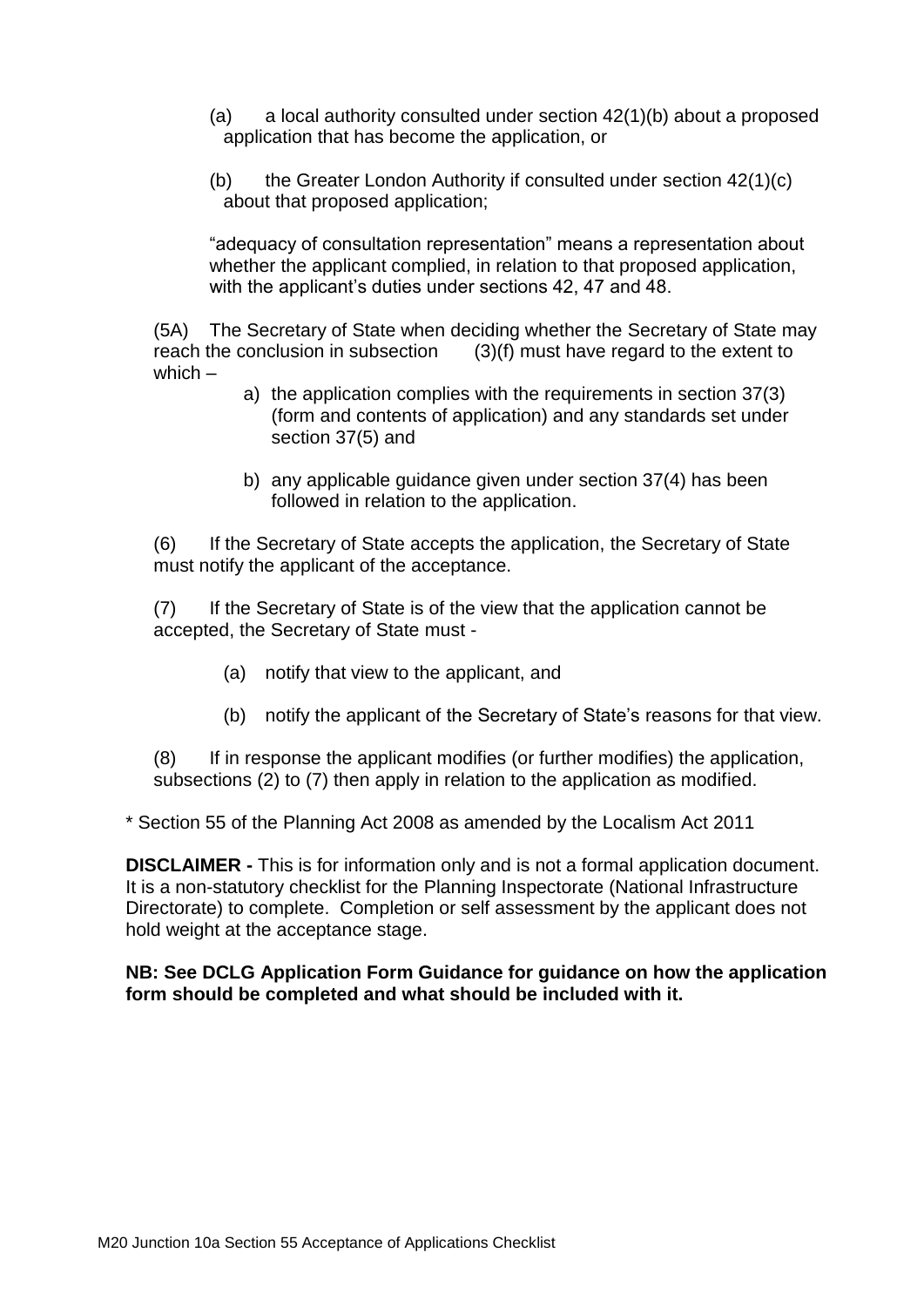## **M20 Junction 10a Section 55 Application Checklist<sup>1</sup>**

|                                                                                        | Section 55(2) Acceptance of Applications                                                                                                                                                                                                                                                                                                                                                                                                                                                                                                                                                                                                                                                                                            |                                                                                                                                                                                                                                                                                                                                                                                                                                                                                                                                                                                                                                                                                                                                                        |                                       |                       |
|----------------------------------------------------------------------------------------|-------------------------------------------------------------------------------------------------------------------------------------------------------------------------------------------------------------------------------------------------------------------------------------------------------------------------------------------------------------------------------------------------------------------------------------------------------------------------------------------------------------------------------------------------------------------------------------------------------------------------------------------------------------------------------------------------------------------------------------|--------------------------------------------------------------------------------------------------------------------------------------------------------------------------------------------------------------------------------------------------------------------------------------------------------------------------------------------------------------------------------------------------------------------------------------------------------------------------------------------------------------------------------------------------------------------------------------------------------------------------------------------------------------------------------------------------------------------------------------------------------|---------------------------------------|-----------------------|
|                                                                                        | Within 28 days (starting day after receipt) the Secretary                                                                                                                                                                                                                                                                                                                                                                                                                                                                                                                                                                                                                                                                           | Date received                                                                                                                                                                                                                                                                                                                                                                                                                                                                                                                                                                                                                                                                                                                                          | 28 day due date                       | Date of decision      |
|                                                                                        | of State must decide whether or not to accept the<br>application.                                                                                                                                                                                                                                                                                                                                                                                                                                                                                                                                                                                                                                                                   | 19 July 2016                                                                                                                                                                                                                                                                                                                                                                                                                                                                                                                                                                                                                                                                                                                                           | <b>15 August 2016</b>                 | <b>11 August 2016</b> |
|                                                                                        | Section 55(3) – the Secretary of State may only<br>accept an application if the Secretary of State<br>concludes that:-                                                                                                                                                                                                                                                                                                                                                                                                                                                                                                                                                                                                              |                                                                                                                                                                                                                                                                                                                                                                                                                                                                                                                                                                                                                                                                                                                                                        | <b>Planning Inspectorate Comments</b> |                       |
| s55(3)(a) and s55(3)(c) It is an application for an order granting development consent |                                                                                                                                                                                                                                                                                                                                                                                                                                                                                                                                                                                                                                                                                                                                     |                                                                                                                                                                                                                                                                                                                                                                                                                                                                                                                                                                                                                                                                                                                                                        |                                       |                       |
| $\overline{2}$                                                                         | Is the development a nationally significant<br>infrastructure project <sup>2</sup> (NSIP) (or does it form part of an<br>NSIP); and does the application state on the face of it<br>that it is an application for a development consent<br>order <sup>3</sup> (DCO) under the Planning Act 2008 (the<br>PA2008), or equivalent words? Does the application<br>specify the development to which it relates (i.e. which<br>category or categories in ss14-30 does the application<br>scheme fall)?<br>If the development does not fall within the categories in<br>ss14-30, has a direction been given by the Secretary of<br>State under s35 of the PA2008 for the development to<br>be treated as development for which development | Yes.<br>The proposed development set out in Schedule 1 of the Draft DCO (Doc 3.1)<br>comprises development falling within the categories in s14 of the PA2008; namely<br>Section 14(1)(h). The development is for an alteration to a highway (motorway) and<br>satisfies sections 22(3)(a), 22(3)(b), 22(3)(c) and Section 22(4) of the PA2008.<br>This is confirmed by the summary provided in the Application Form (Doc 1.3) at<br>section 4 which concludes that the application is for an NSIP.<br>It is noted that the Applicant has provided a Nationally Significant Infrastructure<br>Project Plan (Doc 2.14) which sets out how in the Applicant's opinion the thresholds<br>in Section $22(3)(c)$ and Section $22(4)$ of the PA2008 are met. |                                       |                       |

<sup>&</sup>lt;sup>1</sup> References in this document to the Secretary of State include references (where applicable) to the Planning Inspectorate Major Applications and Plans Directorate which carries out functions related to consenting nationally significant infrastructure projects on behalf of the Secretary of State

<u>.</u>

<sup>&</sup>lt;sup>2</sup> NSIP is defined generally in s14 with the detailed thresholds for each of the specified categories being set out in ss15-30

<sup>&</sup>lt;sup>3</sup> Development consent is required for development to the extent that the development is or forms part of an NSIP (s31 of the PA2008)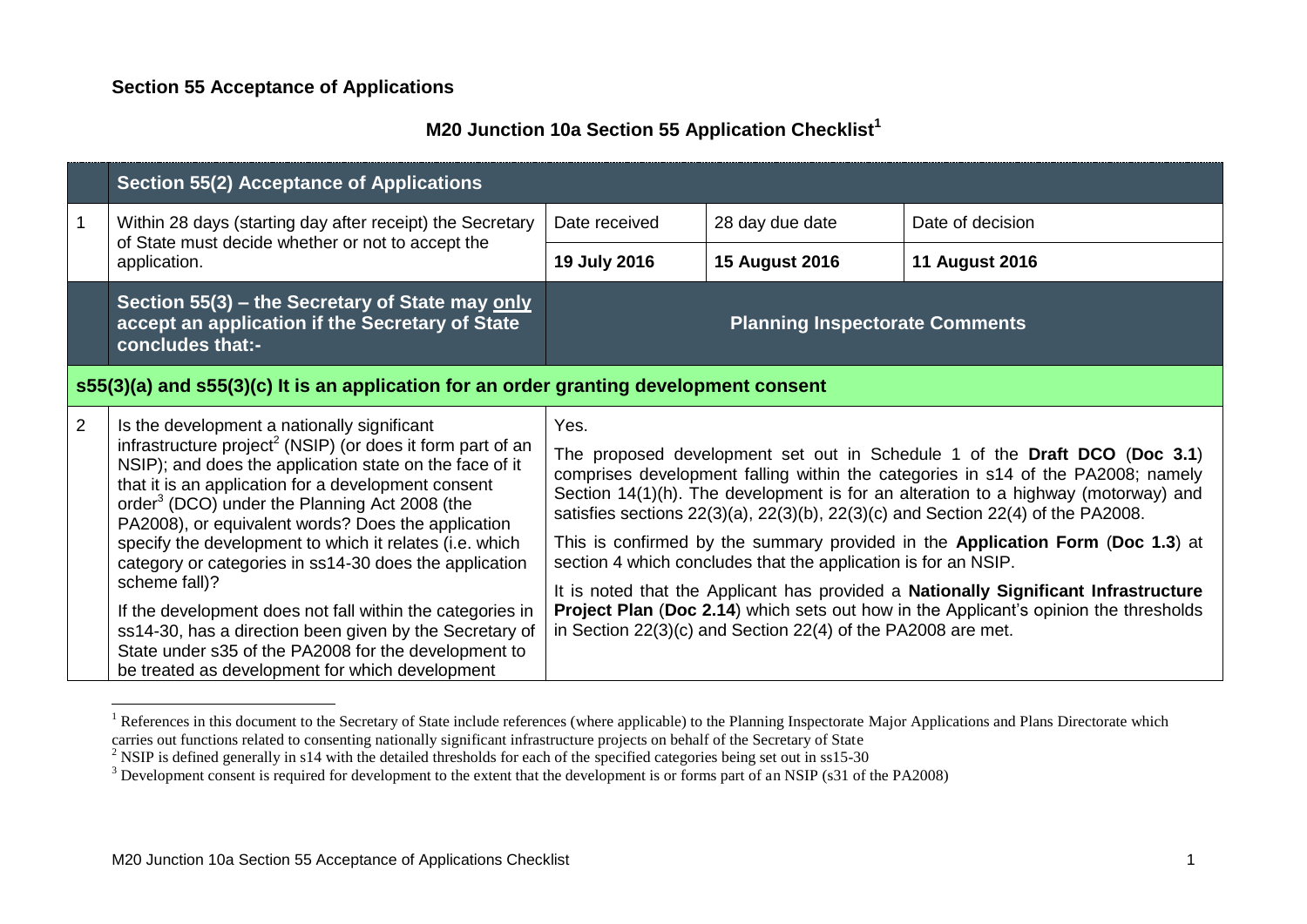|   | consent is required?                                                                                                                                                                                                                                                                                                                                                     |                                                                                                                                                                                                                                                                                                                                                                                                                                                                                                                                                                                                                                                                                                                                                                                                                                                     |
|---|--------------------------------------------------------------------------------------------------------------------------------------------------------------------------------------------------------------------------------------------------------------------------------------------------------------------------------------------------------------------------|-----------------------------------------------------------------------------------------------------------------------------------------------------------------------------------------------------------------------------------------------------------------------------------------------------------------------------------------------------------------------------------------------------------------------------------------------------------------------------------------------------------------------------------------------------------------------------------------------------------------------------------------------------------------------------------------------------------------------------------------------------------------------------------------------------------------------------------------------------|
| 3 | Summary – $s55(3)(a)$ and $s55(3)(c)$                                                                                                                                                                                                                                                                                                                                    | The Planning Inspectorate considers that the Draft DCO (Doc 3.1) includes<br>development which comprises an NSIP as defined by s14 of the PA2008, and that<br>development consent is required for that development.                                                                                                                                                                                                                                                                                                                                                                                                                                                                                                                                                                                                                                 |
|   |                                                                                                                                                                                                                                                                                                                                                                          | s55(3)(e) The applicant in relation to the application made has complied with Chapter 2 of Part 5 (pre-application procedure)                                                                                                                                                                                                                                                                                                                                                                                                                                                                                                                                                                                                                                                                                                                       |
| 4 | Did the applicant before carrying out the s42<br>consultation either (a) request the Secretary of State<br>to adopt a screening opinion in respect of the<br>development to which the application relates, or (b)<br>notify the Secretary of State in writing that it proposed<br>to provide an environmental statement in respect of<br>that development <sup>4</sup> ? | Yes.<br>Notification under Regulation 6(1)(b) of the Infrastructure Planning (Environmental<br>Impact Assessment) Regulations 2009 (the EIA Regs) was sent to the Planning<br>Inspectorate on 16 January 2015. This notification was accompanied by a scoping<br>report provided under Regulation 8 of the EIA Regs.<br>Para 1.6.2 of the Consultation Report (Doc 5.1) indicates that an initial 9 week<br>statutory consultation period started on 14 January 2016. Notification under Regulation<br>6 of the EIA Regs was provided on 14 January 2015; about a year before the Applicant<br>began its initial s42 consultation.<br>Sample letters providing notification of the initial statutory consultation period are<br>dated 8 January 2016 and are provided at Appendix A.2.3 and Appendix A.2.4 of<br>the Consultation Report (Doc 5.2). |
| 5 | Have any adequacy of consultation representations <sup>5</sup><br>been received from "A", "B", "C" and "D" authorities;<br>and if so do they confirm that the Applicant has<br>complied with the duties under s42, s47 and s48?                                                                                                                                          | Yes.<br>There are 13 host and neighbouring authorities, of which eight provided responses<br>confirming either that the Applicant had complied with its duties under s42, s47 and<br>s48 of the PA2008, and/or that the council had no substantive comments to make.<br>The councils which responded were:<br>Ashford Borough Council ('B' authority);<br>Kent County Council (KCC) ('C' authority);<br>Shepway District Council (SDC) ('A' authority);                                                                                                                                                                                                                                                                                                                                                                                             |

1

<sup>&</sup>lt;sup>4</sup> Regulation 6 of the The Infrastructure Planning (Environmental Impact Assessment) Regulations 2009<br><sup>5</sup> S55(4) of the PA2008 provides that the Secretary of State must have regard to the consultation report, and any ade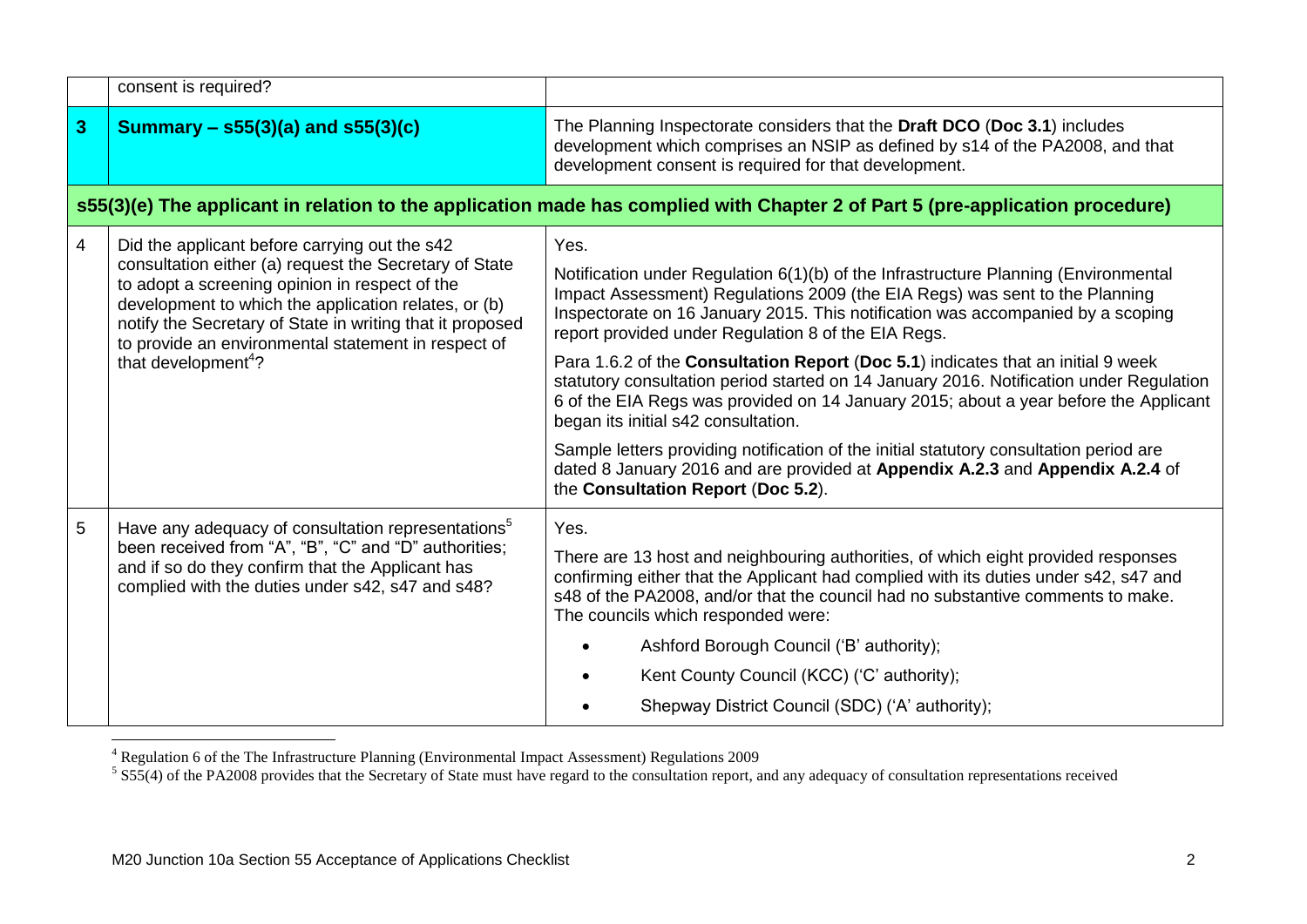|   |                                                                                                               | Tunbridge Wells Borough Council ('A' authority);<br>$\bullet$                                                                                                                                                                                                                                                                                                                                                    |
|---|---------------------------------------------------------------------------------------------------------------|------------------------------------------------------------------------------------------------------------------------------------------------------------------------------------------------------------------------------------------------------------------------------------------------------------------------------------------------------------------------------------------------------------------|
|   |                                                                                                               | Maidstone Borough Council ('A' authority);                                                                                                                                                                                                                                                                                                                                                                       |
|   |                                                                                                               | Canterbury City Council ('A' authority);<br>$\bullet$                                                                                                                                                                                                                                                                                                                                                            |
|   |                                                                                                               | London Borough of Bexley ('D' authority); and                                                                                                                                                                                                                                                                                                                                                                    |
|   |                                                                                                               | Medway Council ('D' authority).                                                                                                                                                                                                                                                                                                                                                                                  |
|   |                                                                                                               | SDC's adequacy of consultation representation does not refer explicitly to the<br>Applicant's pre-application consultation duties. Whilst SDC expresses support for the<br>scheme in principle, some concern is expressed in respect of its impact on traffic.                                                                                                                                                   |
|   |                                                                                                               | KCC's adequacy of consultation representation confirms that the Applicant has<br>complied with its duties under s42, s47 and s48 of the PA2008, but raises some<br>concern in respect of the Applicant's duties under s49 of the PA2008.                                                                                                                                                                         |
|   |                                                                                                               | The Planning Inspectorate has responded to SDC and KCC to clarify the acceptance<br>tests, and with advice as to how any issues raised might be submitted and considered<br>during the examination of the application (available here).                                                                                                                                                                          |
|   | s42: Duty to Consult                                                                                          |                                                                                                                                                                                                                                                                                                                                                                                                                  |
|   | Did the applicant consult the applicable persons set out in s42 of the PA2008 about the proposed application? |                                                                                                                                                                                                                                                                                                                                                                                                                  |
| 6 | $s42(1)(a)$ persons prescribed <sup>6</sup> ?                                                                 | Table C.1-4 at Appendix C.1.1 of the Consultation Report (Doc 5.4) lists the<br>prescribed consultees identified and consulted under s42(1)(a).                                                                                                                                                                                                                                                                  |
|   |                                                                                                               | On the basis of the information provided, and in application of a precautionary<br>interpretation of the The Infrastructure Planning (Interested Parties and Miscellaneous<br>Prescribed Provisions) Regulations 2015, the Planning Inspectorate has identified the<br>following persons prescribed by s42(1)(a) of the PA2008 which appear to have been<br>omitted from the Applicant's statutory consultation: |
|   |                                                                                                               | Thurrock Council ('D' authority - see box 8, below);<br>$\bullet$                                                                                                                                                                                                                                                                                                                                                |
|   |                                                                                                               | Smeeth Parish Council ('B' parish council);                                                                                                                                                                                                                                                                                                                                                                      |

 6 Statutory consultees set out in Schedule 1 of The Infrastructure Planning (Applications: Prescribed Forms and Procedure) Regulations 2009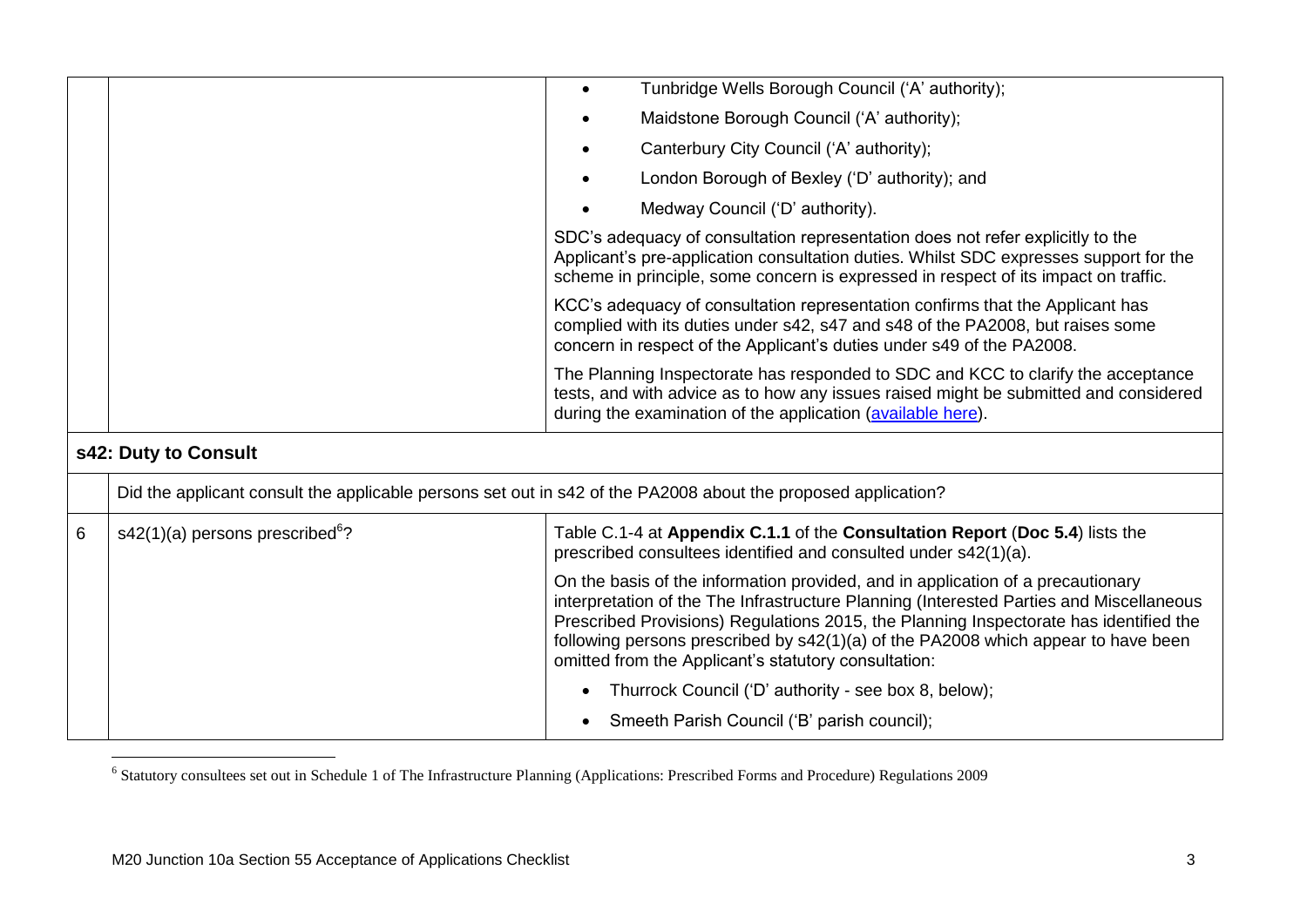|  | The Crown Estate;<br>$\bullet$                                                                                                                                                                                                                                                                                                                                                                                                                                                                                                                                                                 |
|--|------------------------------------------------------------------------------------------------------------------------------------------------------------------------------------------------------------------------------------------------------------------------------------------------------------------------------------------------------------------------------------------------------------------------------------------------------------------------------------------------------------------------------------------------------------------------------------------------|
|  | The Secretary of State for Defence (The Ministry of Defence (MoD));<br>$\bullet$                                                                                                                                                                                                                                                                                                                                                                                                                                                                                                               |
|  | Network Rail Infrastructure Ltd;<br>$\bullet$                                                                                                                                                                                                                                                                                                                                                                                                                                                                                                                                                  |
|  | High Speed 1 Ltd;                                                                                                                                                                                                                                                                                                                                                                                                                                                                                                                                                                              |
|  | Highways England Historical Railways Estate;<br>$\bullet$                                                                                                                                                                                                                                                                                                                                                                                                                                                                                                                                      |
|  | Energy Assets Pipelines Ltd (EAPL);<br>٠                                                                                                                                                                                                                                                                                                                                                                                                                                                                                                                                                       |
|  | ESP Connections Ltd (ESPCL);<br>٠                                                                                                                                                                                                                                                                                                                                                                                                                                                                                                                                                              |
|  | Indigo Pipelines Ltd (IPL);<br>$\bullet$                                                                                                                                                                                                                                                                                                                                                                                                                                                                                                                                                       |
|  | Harlaxton Energy Networks Ltd (HENL);<br>$\bullet$                                                                                                                                                                                                                                                                                                                                                                                                                                                                                                                                             |
|  | Peel Electricity Networks Ltd (PENL); and<br>$\bullet$                                                                                                                                                                                                                                                                                                                                                                                                                                                                                                                                         |
|  | UK Power Distribution Ltd (UPDL).<br>$\bullet$                                                                                                                                                                                                                                                                                                                                                                                                                                                                                                                                                 |
|  | Para 7.2.2 of the Consultation Report (Doc 5.1) states "A list of prescribed consultees<br>notified under regulation 9(1)(a) of the EIA Regulations was provided by the Secretary<br>of State. It was noted by Highways England that this list did not include the MoD / DIO.<br>Investigations by Highways England showed the Scheme did not affect any relevant<br>MoD / DIO [Defence Infrastructure Organisation] land." But on submission of the<br>application, the Planning Inspectorate identified the MoD as a prescribed consultee<br>because the scheme is within a low-flying area. |
|  | Justification as to why all other persons listed above have not been consulted is not<br>provided in the Consultation Report (Doc 5.1).                                                                                                                                                                                                                                                                                                                                                                                                                                                        |
|  | It is noted that no Crown land is comprised within the Order lands. This could provide<br>justification for the omission of the Crown Estate from the Applicant's pre-application<br>consultation exercises.                                                                                                                                                                                                                                                                                                                                                                                   |
|  | It is noted that the licences held by EAPL; ESPCL; IPL; HENL; PENL; and UPDL all<br>cover Great Britain. The operational areas of these bodies however are not clear from<br>information in the public domain. EAPL; ESPCL; IPL; HENL; PENL; and UPDL have<br>not been identified by the Applicant as being interested in the Order lands and are not<br>listed in the Book of Reference (Doc 4.3).                                                                                                                                                                                            |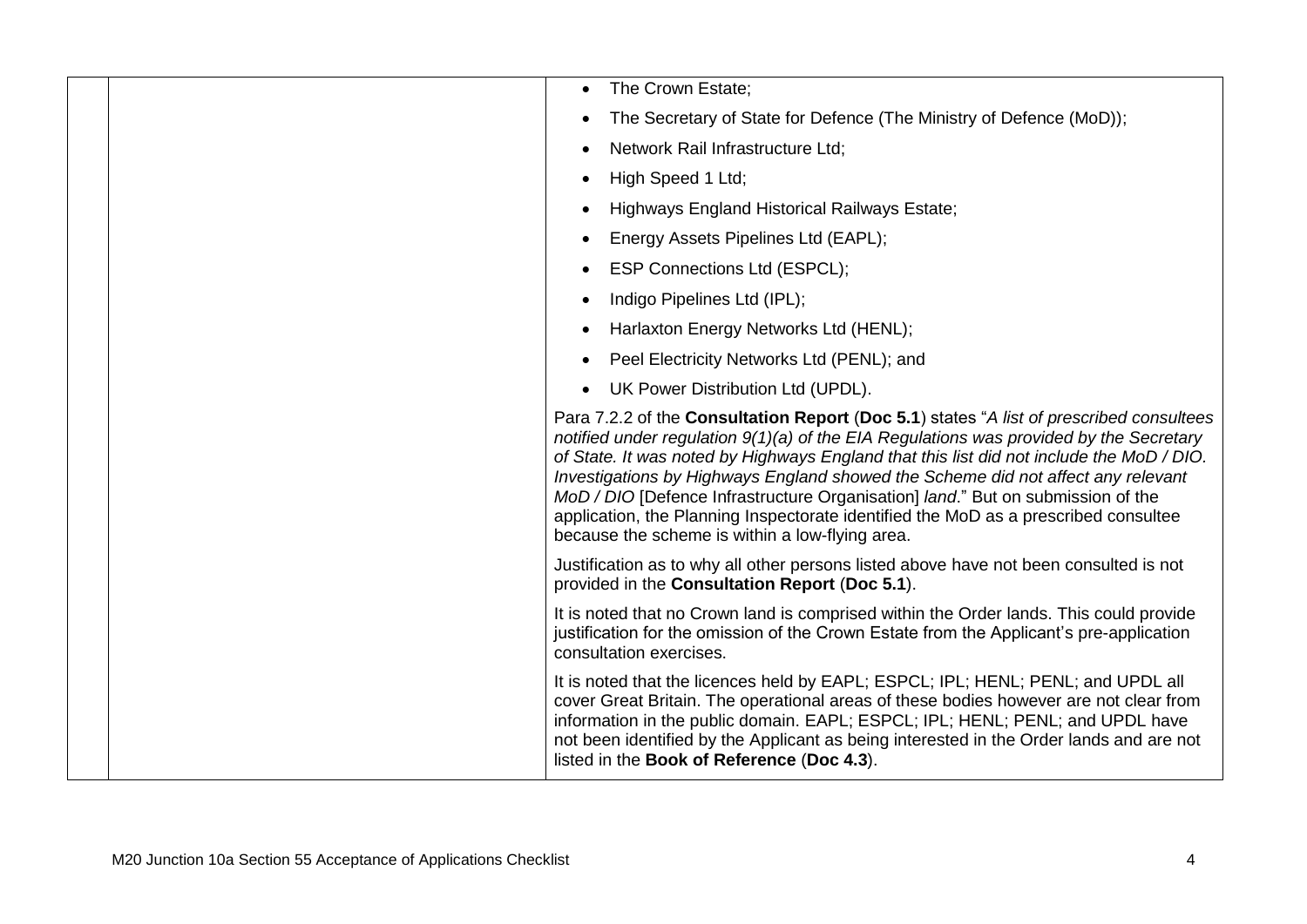|                |                                                              | Section 51 advice has been issued to the Applicant in respect of the above matters<br>(available here).                                                                       |  |
|----------------|--------------------------------------------------------------|-------------------------------------------------------------------------------------------------------------------------------------------------------------------------------|--|
| $\overline{7}$ | s42(1)(aa) the Marine Management Organisation <sup>7</sup> ? | Not applicable.                                                                                                                                                               |  |
| 8              | s42(1)(b) each local authority within s43 <sup>8</sup> ?     | Table 3-1 and Table 3-2 of the Consultation Report (Doc 5.1) list the relevant local<br>authorities that were identified and consulted under s43 and s42(1)(b) of the PA2008. |  |
|                |                                                              | The 'B' authority was consulted:                                                                                                                                              |  |
|                |                                                              | Ashford Borough Council.<br>$\bullet$                                                                                                                                         |  |
|                |                                                              | The 'C' authority was consulted:                                                                                                                                              |  |
|                |                                                              | Kent County Council (KCC).<br>$\bullet$                                                                                                                                       |  |
|                |                                                              | All 'A' authorities were consulted:                                                                                                                                           |  |
|                |                                                              | Tunbridge Wells Borough Council;<br>$\bullet$                                                                                                                                 |  |
|                |                                                              | Maidstone Borough Council;                                                                                                                                                    |  |
|                |                                                              | Swale Borough Council;<br>$\bullet$                                                                                                                                           |  |
|                |                                                              | Canterbury City Council;<br>$\bullet$                                                                                                                                         |  |
|                |                                                              | Shepway District Council; and<br>$\bullet$                                                                                                                                    |  |
|                |                                                              | <b>Rother District Council.</b>                                                                                                                                               |  |
|                |                                                              | The 'D' authorities consulted were:                                                                                                                                           |  |
|                |                                                              | Medway Council;<br>$\bullet$                                                                                                                                                  |  |
|                |                                                              | <b>East Sussex County Council;</b><br>$\bullet$                                                                                                                               |  |
|                |                                                              | <b>Surrey County Council;</b>                                                                                                                                                 |  |

The any case where the proposed development would affect, or would be likely to affect, any of the areas specified in s42(2) of the PA2008

<sup>&</sup>lt;sup>8</sup> Definition of "local authority" in s43(3): The "B" authority where the application land is in the authority's area; the "A" authority where any part of the boundary of A's area is also a part of the boundary of B's area; the "C" authority (upper tier) where the application land is in that authority's area; the "D" authority where such an authority shares a boundary with a "C" authority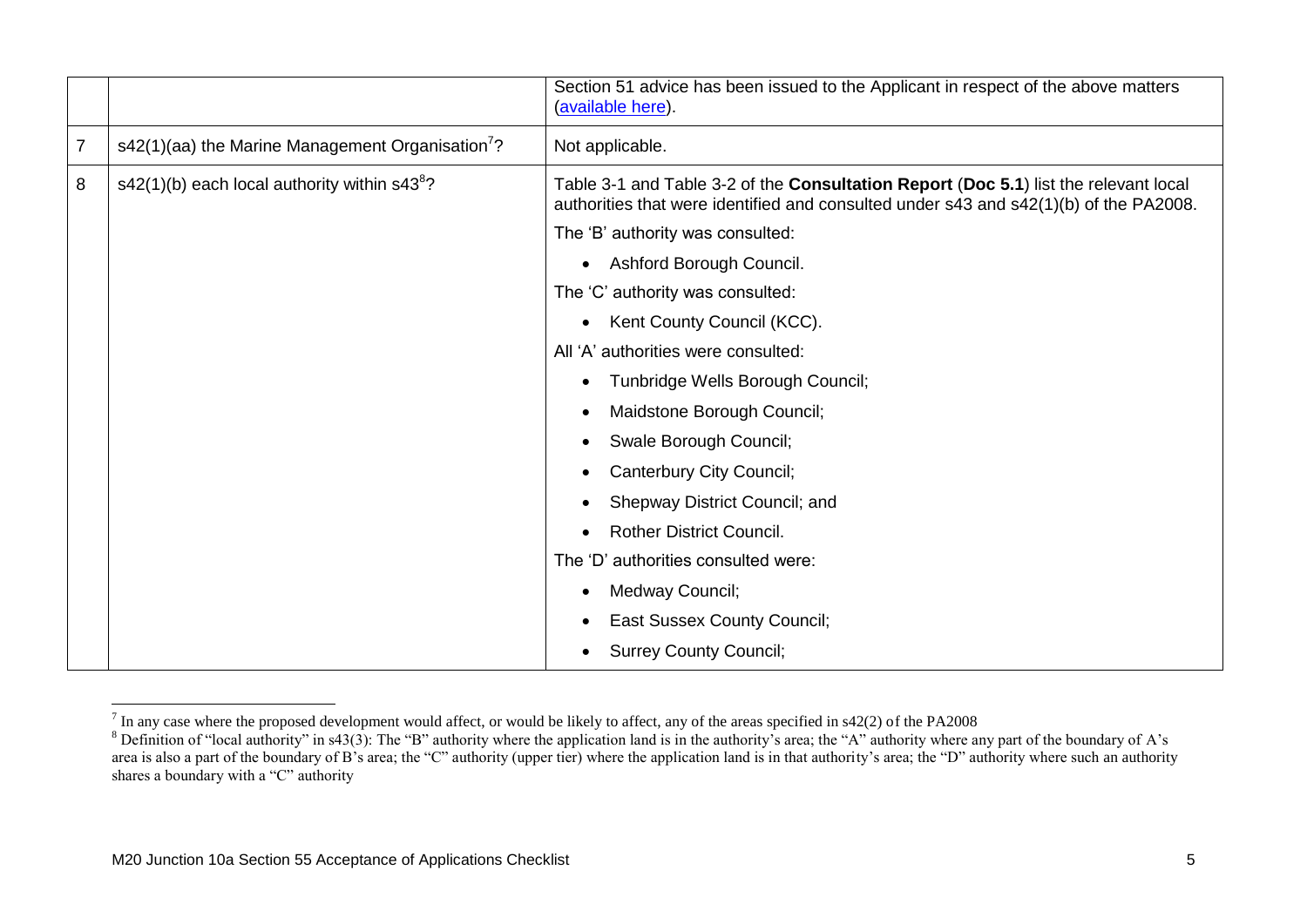|                  |                                                                          | London Borough of Bexley; and                                                                                                                                                                                                                                                                                                                                                                                                                                                                                                                                                                                                                                                                                                                                                                                                                                                                                              |
|------------------|--------------------------------------------------------------------------|----------------------------------------------------------------------------------------------------------------------------------------------------------------------------------------------------------------------------------------------------------------------------------------------------------------------------------------------------------------------------------------------------------------------------------------------------------------------------------------------------------------------------------------------------------------------------------------------------------------------------------------------------------------------------------------------------------------------------------------------------------------------------------------------------------------------------------------------------------------------------------------------------------------------------|
|                  |                                                                          | London Borough of Bromley.<br>$\bullet$                                                                                                                                                                                                                                                                                                                                                                                                                                                                                                                                                                                                                                                                                                                                                                                                                                                                                    |
|                  |                                                                          | On the basis of the information provided, the Planning Inspectorate has identified that<br>Thurrock Council appear not to have been consulted. Thurrock Council shares a<br>boundary with KCC and is therefore a 'D' authority in relation to the scheme.                                                                                                                                                                                                                                                                                                                                                                                                                                                                                                                                                                                                                                                                  |
|                  |                                                                          | Section 51 advice has been issued to the Applicant in respect of the above matter<br>(available here).                                                                                                                                                                                                                                                                                                                                                                                                                                                                                                                                                                                                                                                                                                                                                                                                                     |
| $\boldsymbol{9}$ | s42(1)(c) the Greater London Authority (if in Greater<br>London area)?   | Not applicable.                                                                                                                                                                                                                                                                                                                                                                                                                                                                                                                                                                                                                                                                                                                                                                                                                                                                                                            |
| 10 <sup>°</sup>  | s42(1)(d) each person in one or more of s44<br>categories <sup>9</sup> ? | Paras 3.5.1, 7.2.6 and 7.2.7 of the Consultation Report (Doc 5.1) explain how the<br>Applicant made diligent inquiry to identify and consult persons with an interest in the<br>Order lands.                                                                                                                                                                                                                                                                                                                                                                                                                                                                                                                                                                                                                                                                                                                               |
|                  |                                                                          | Table C.1-5 at Appendix C.1.1 of the Consultation Report (Doc 5.4) lists land<br>interests consulted as part of the initial statutory consultation period between 14<br>January 2016 and 17 March 2016. Table C.1-6 at Appendix C.1.2 lists land interests<br>consulted as part of the 'second consultation' between 31 March 2016 and 5 May<br>2016. Table C.1-7 at Appendix C.1.3 lists newly identified land interests consulted as<br>part of the 'final land interests consultation' between 20 May 2016 and 3 July 2016.                                                                                                                                                                                                                                                                                                                                                                                             |
|                  |                                                                          | Table C.2-2 at Appendix C.2.1 comprises two land interests who were omitted from<br>the statutory consultation exercises; William James Mitchell and Philip Batt, both listed<br>in the Book of Reference (Doc 4.3) as having Category 1 and Category 3 interests in<br>the Order lands. Paras 9.4.1 and 9.4.2 of the Consultation Report (Doc 5.1) explain<br>the late identification of these interests and the steps taken by the Applicant to ensure<br>that Mr Mitchell and Mr Batt are not disadvantaged through their omission from the<br>statutory consultation exercises. A letter was sent to both land interests on 4 July 2016<br>informing them of the scheme and sending them the information used as part of the<br>'final land interests consultation'. A second letter would be sent to notify the interests of<br>the submitted application and, if accepted, how representations can be made about it. |

 $^9$  Category 1: owner, lessee, tenant or occupier of land; Category 2: person interested in the land or has power to sell and convey the land or to release the land; Category 3: person entitled to make a relevant claim. There is no requirement to check the accuracy of the list(s) or whether the applicant has made diligent inquiry

1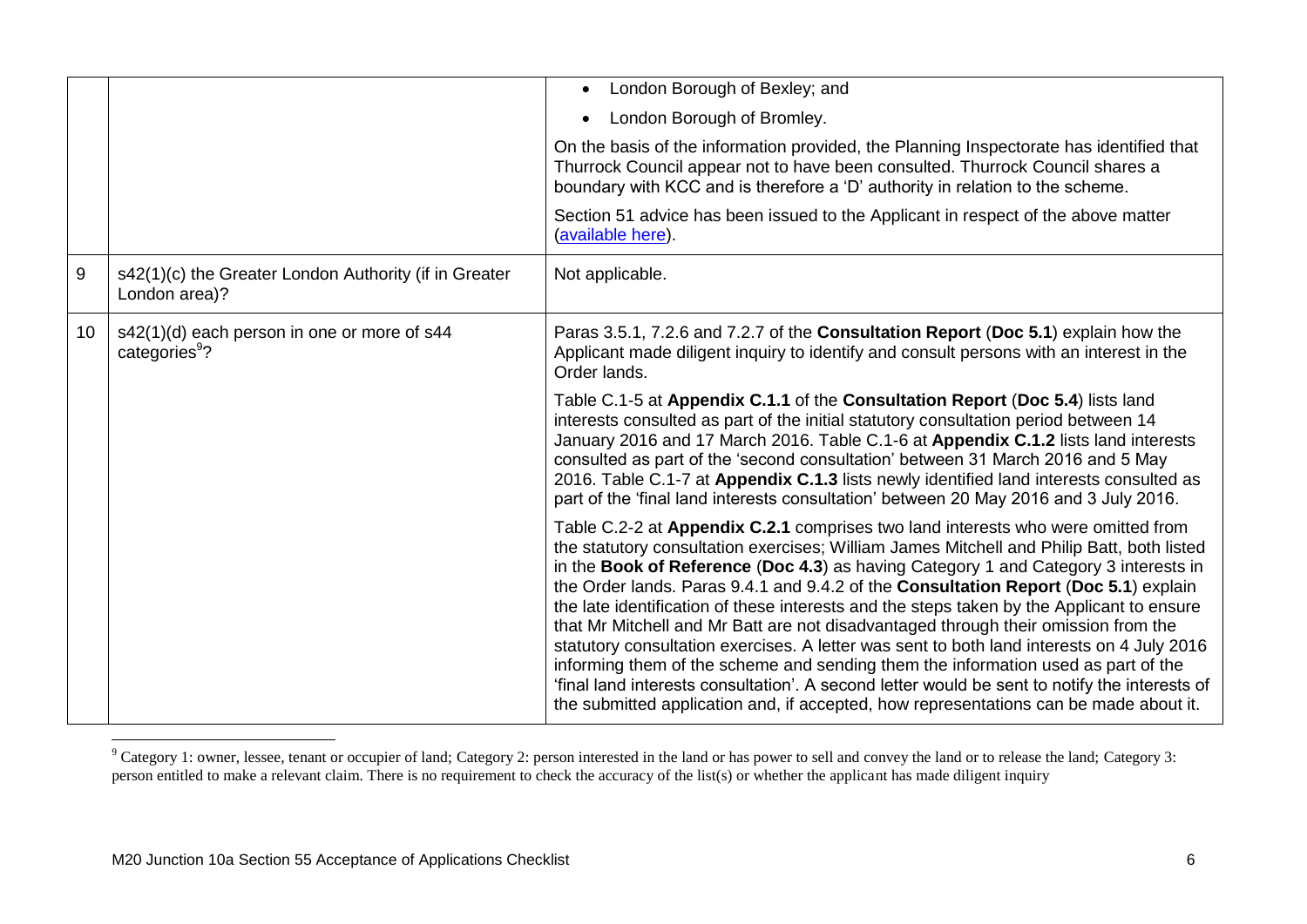|                                                                                                                                                                           | The Planning Inspectorate is otherwise satisfied that the Applicant has consulted each<br>person within one or more of the categories in s44 of the PA2008.                                                                                                                                                                                                                                                                                                                                                                                                                               |
|---------------------------------------------------------------------------------------------------------------------------------------------------------------------------|-------------------------------------------------------------------------------------------------------------------------------------------------------------------------------------------------------------------------------------------------------------------------------------------------------------------------------------------------------------------------------------------------------------------------------------------------------------------------------------------------------------------------------------------------------------------------------------------|
|                                                                                                                                                                           | Section 51 advice has been issued to the Applicant in respect of the omitted land<br>interests (available here).                                                                                                                                                                                                                                                                                                                                                                                                                                                                          |
| s45: Timetable for s42 Consultation                                                                                                                                       |                                                                                                                                                                                                                                                                                                                                                                                                                                                                                                                                                                                           |
| Did the applicant notify s42 consultees of the deadline                                                                                                                   | Yes.                                                                                                                                                                                                                                                                                                                                                                                                                                                                                                                                                                                      |
| for receipt of consultation responses; and if so was<br>the deadline notified by the applicant 28 days or more<br>starting with the day after receipt of the consultation | Samples of the letters sent to s42 consultees for each of the statutory consultation<br>periods are provided at Appendix A of the Consultation Report (Doc 5.2).                                                                                                                                                                                                                                                                                                                                                                                                                          |
| documents?                                                                                                                                                                | Sample letters for the initial statutory consultation period are dated 8 January 2016<br>and give a deadline of 17 March 2016 for responses (Appendix A.2.3 and Appendix<br>A.2.4 of the Consultation Report (Doc 5.2)). Assuming the letters were received on<br>9 January 2016, 69 days were provided for responses to be received.                                                                                                                                                                                                                                                     |
|                                                                                                                                                                           | Following updates to the scheme, two further statutory consultation periods were held<br>between 31 March and 5 May 2016 ('second consultation' involving all s42 persons)<br>and between 20 May and 3 July 2016 ('final land interests consultation' involving<br>s42(d) persons only).                                                                                                                                                                                                                                                                                                  |
|                                                                                                                                                                           | Sample letters notifying consultees of the 'second consultation' are dated 29 March<br>2016 and give a deadline of 5 May 2016 for responses (Appendix A.2.8 and<br>Appendix A.2.9). Assuming the letters were received on 30 March 2016, 37 days<br>were provided for responses to be received.                                                                                                                                                                                                                                                                                           |
|                                                                                                                                                                           | The sample letter for the 'final land interests consultation' is undated and the deadline<br>for responses has not been inserted (Appendix A.2.10). Para 9.3.4 of the<br>Consultation Report (Doc 5.1) states that "Letters were sent over a 14 day period<br>commencing on 20 May and concluding on 2 June 2016. Each letter identified the<br>relevant consultation deadline date for responses. The consultation period closed on<br>3 July 2016." Assuming that the letter was in the latest instance received on 3 June<br>2016, 31 days were provided for responses to be received. |
| s46: Duty to notify Secretary of State of proposed application                                                                                                            |                                                                                                                                                                                                                                                                                                                                                                                                                                                                                                                                                                                           |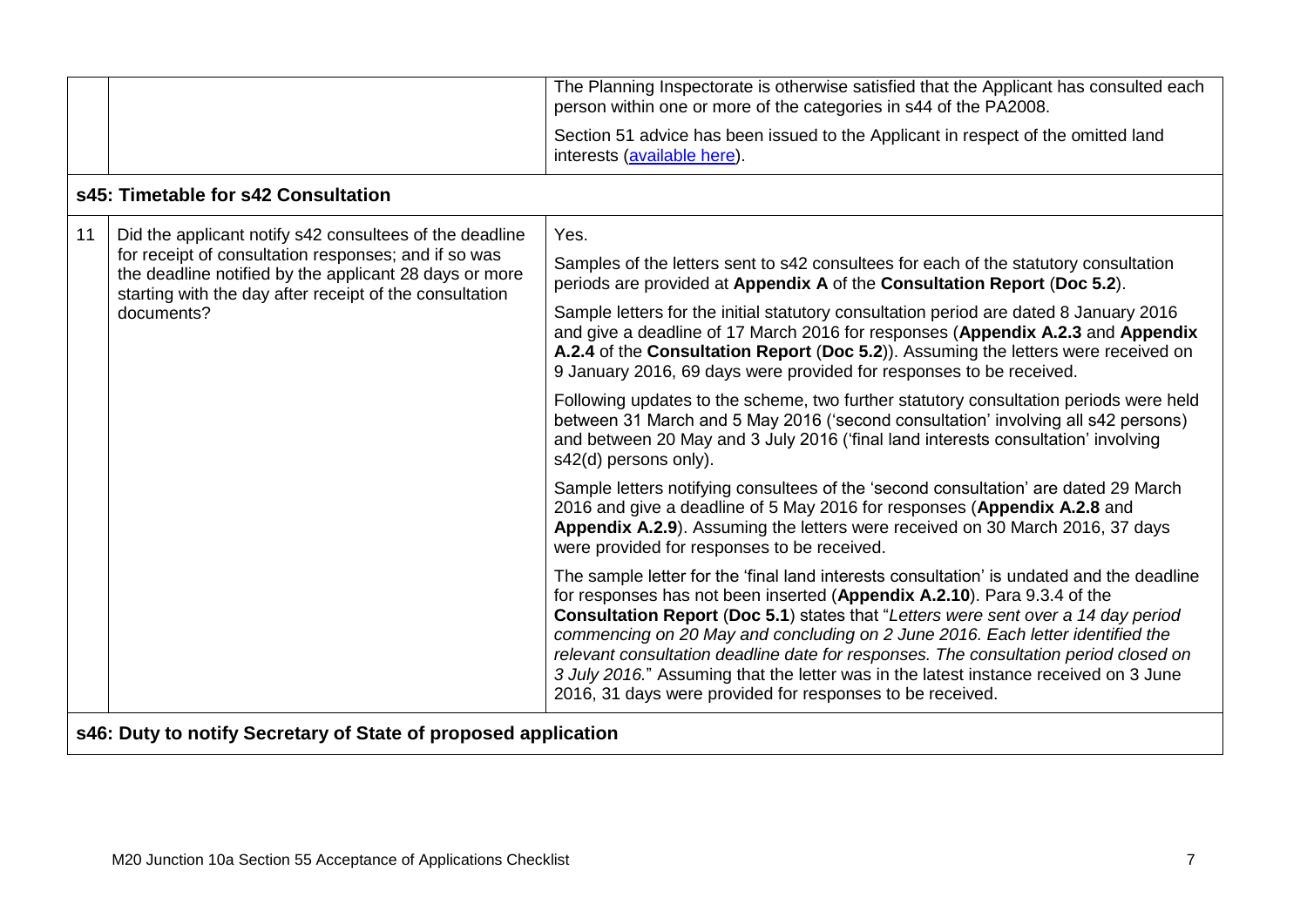| 12 | Did the applicant supply information to notify the<br>Secretary of State of the proposed application; and if<br>so was the information supplied to the Secretary of<br>State on or before the date it was sent to the s42<br>consultees? Was this done on or before commencing<br>consultation under s42? | Yes.<br>The Applicant gave notice under s46 on 30 December 2015, which was before the<br>beginning of s42 consultation; which commenced on 14 January 2016.<br>Copies of the s42 consultation notification letters are provided at Appendix A.2.3 and<br>Appendix A.2.4 of the Consultation Report (Doc 5.2).                                                                                                                                                                                                                                                                                                                                   |
|----|-----------------------------------------------------------------------------------------------------------------------------------------------------------------------------------------------------------------------------------------------------------------------------------------------------------|-------------------------------------------------------------------------------------------------------------------------------------------------------------------------------------------------------------------------------------------------------------------------------------------------------------------------------------------------------------------------------------------------------------------------------------------------------------------------------------------------------------------------------------------------------------------------------------------------------------------------------------------------|
|    | s47: Duty to consult local community                                                                                                                                                                                                                                                                      |                                                                                                                                                                                                                                                                                                                                                                                                                                                                                                                                                                                                                                                 |
| 13 | Did the applicant prepare a statement of community<br>consultation (SOCC) on how it intended to consult<br>people living in the vicinity of the land?                                                                                                                                                     | Yes.<br>Chapter 5 of the <b>Consultation Report</b> (Doc 5.1) outlines the Applicant's approach to<br>developing the draft SOCC in consultation with the host authorities. Chapter 6 of the<br><b>Consultation Report (Doc 5.1)</b> summarises the Applicant's activities carried out<br>under s47 of the PA2008.<br>A copy of the finalised SOCC is provided at Appendix A.1 of the Consultation<br>Report (Doc 5.2).<br>The date that the SOCC notice appeared in the relevant press is evidenced through<br>clippings provided at Appendix A.3.5 of the Consultation Report (Doc 5.2).                                                       |
| 14 | Were "B" and (where relevant) "C" authorities<br>consulted about the content of the SOCC; and if so<br>was the deadline for receipt of responses 28 days<br>beginning with the day after the day that "B" and<br>(where applicable) "C" authorities received the<br>consultation documents?               | Yes.<br>It is confirmed in para 5.1.10 and para 5.1.11 of the Consultation Report (Doc 5.1)<br>that Kent County Council ('C' authority) and Ashford Borough Council ('B' authority)<br>were consulted about the contents of the SOCC on 26 October 2015. A deadline of<br>23 November 2015 provided 28 days for responses to be received. Copies of the<br>notification letters are provided in Appendix A.1.2 of the Consultation Report (Doc<br>$5.2$ ).<br>One response to the SOCC consultation was received from Ashford Borough Council<br>on 23 November 2015. It is provided at Appendix A.1.3 of the Consultation Report<br>(Doc 5.2). |
| 15 | Has the applicant had regard to any responses<br>received when preparing the SOCC?                                                                                                                                                                                                                        | Yes.<br>In Table 5-1 of the <b>Consultation Report (Doc 5.1)</b> the Applicant provides a summary                                                                                                                                                                                                                                                                                                                                                                                                                                                                                                                                               |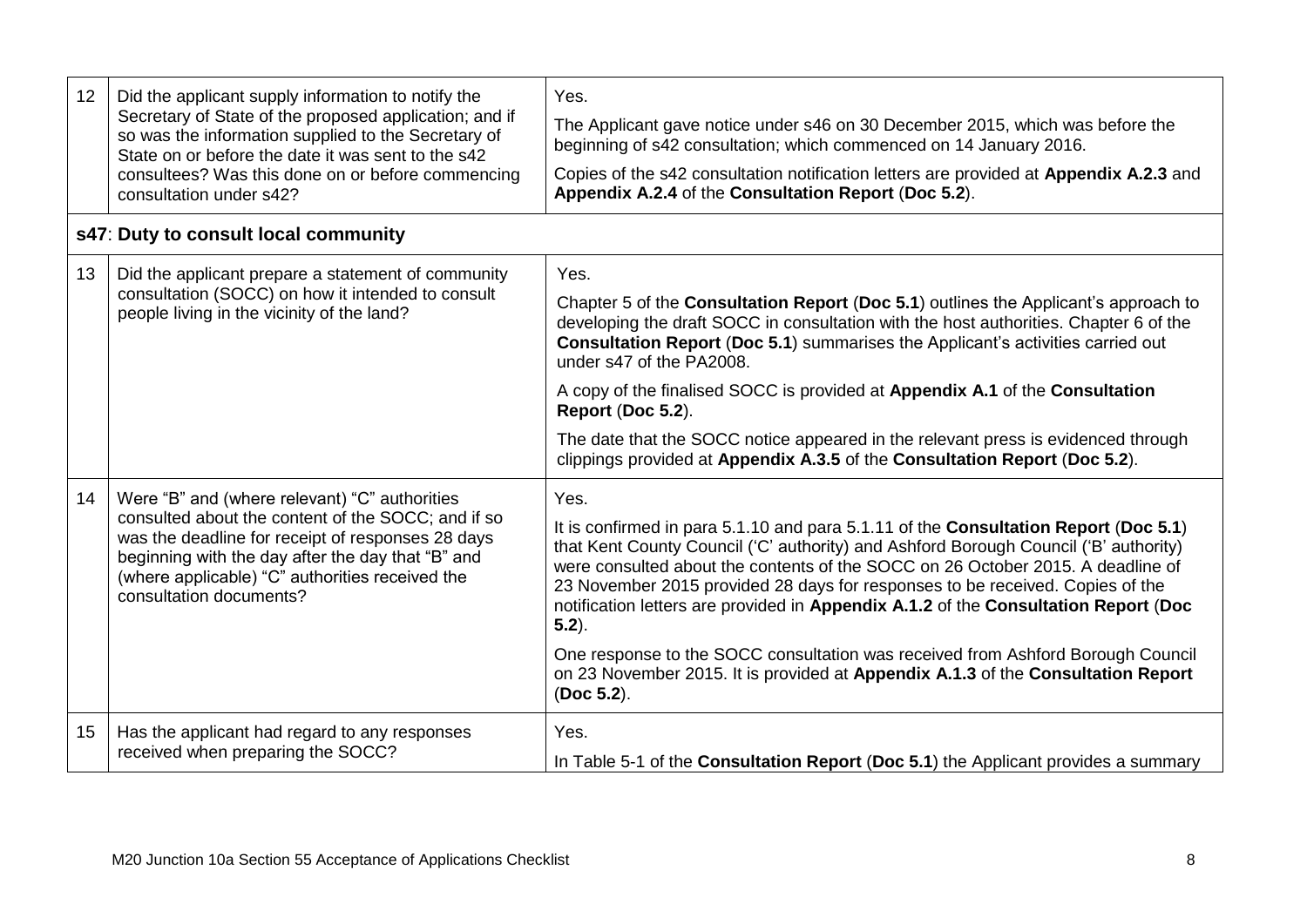|    |                                                                                                                                                                                                                                              | of Ashford Borough Council's consultation response in respect of the draft SOCC,<br>and demonstrates how regard was taken to it. Para 5.2.1 of the Consultation Report<br>(Doc 5.1) states that:                                                                   |                                         |
|----|----------------------------------------------------------------------------------------------------------------------------------------------------------------------------------------------------------------------------------------------|--------------------------------------------------------------------------------------------------------------------------------------------------------------------------------------------------------------------------------------------------------------------|-----------------------------------------|
|    |                                                                                                                                                                                                                                              | "Following the revision of the draft SOCC to address Ashford Borough Council's<br>comments, Highways England published the updated SOCC on its scheme webpage<br>on 29 December 2015."                                                                             |                                         |
|    |                                                                                                                                                                                                                                              | Examples of changes from the draft SOCC to the final SOCC:                                                                                                                                                                                                         |                                         |
|    |                                                                                                                                                                                                                                              | Amended consultation deadline from 3 March 2016 at 23:59 to 17 March 2016<br>$\bullet$<br>at 23:59, as requested.                                                                                                                                                  |                                         |
|    |                                                                                                                                                                                                                                              | Further information under the "How can I find out more about the community<br>$\bullet$<br>consultation" heading to include direct distribution drops and four parish<br>councils, as requested.                                                                   |                                         |
|    |                                                                                                                                                                                                                                              | Further information under "Consultation on options" to include more information<br>on the scheme since the 2008 proposals, as requested.                                                                                                                           |                                         |
| 16 | Has the SOCC been made available for inspection in                                                                                                                                                                                           | Yes.                                                                                                                                                                                                                                                               |                                         |
|    | a way that is reasonably convenient for people living<br>in the vicinity of the land; and has a notice been<br>published in a newspaper circulating in the vicinity of<br>the land which states where and when the SOCC can<br>be inspected? | Para 5.2.3 of the Consultation Report (Doc 5.1) lists of the following publications<br>within which notices were published, and each states where and when the SOCC<br>could be inspected:                                                                         |                                         |
|    |                                                                                                                                                                                                                                              | • Ashford Herald - Thursday 7 January 2016.                                                                                                                                                                                                                        |                                         |
|    |                                                                                                                                                                                                                                              | Folkestone Herald - Wednesday 6 January 2016.                                                                                                                                                                                                                      |                                         |
|    |                                                                                                                                                                                                                                              | Dover Express - Thursday 31 December 2015.                                                                                                                                                                                                                         |                                         |
|    |                                                                                                                                                                                                                                              |                                                                                                                                                                                                                                                                    | Kent Express - Thursday 7 January 2016. |
|    |                                                                                                                                                                                                                                              | • Folkestone & Hythe Express - Wednesday 30 December 2015.                                                                                                                                                                                                         |                                         |
|    |                                                                                                                                                                                                                                              | Clippings of each of these advertisements are contained in Appendix A.3.5 of the<br>Consultation Report (Doc 5.2), which confirms the dates detailed above.                                                                                                        |                                         |
|    |                                                                                                                                                                                                                                              | Figure 5-2 of the Consultation Report (Doc 5.1) states that the Applicant made the<br>SOCC available for inspection by the public in the following places on the following<br>dates, which were reasonably convenient having regard to the location of the scheme: |                                         |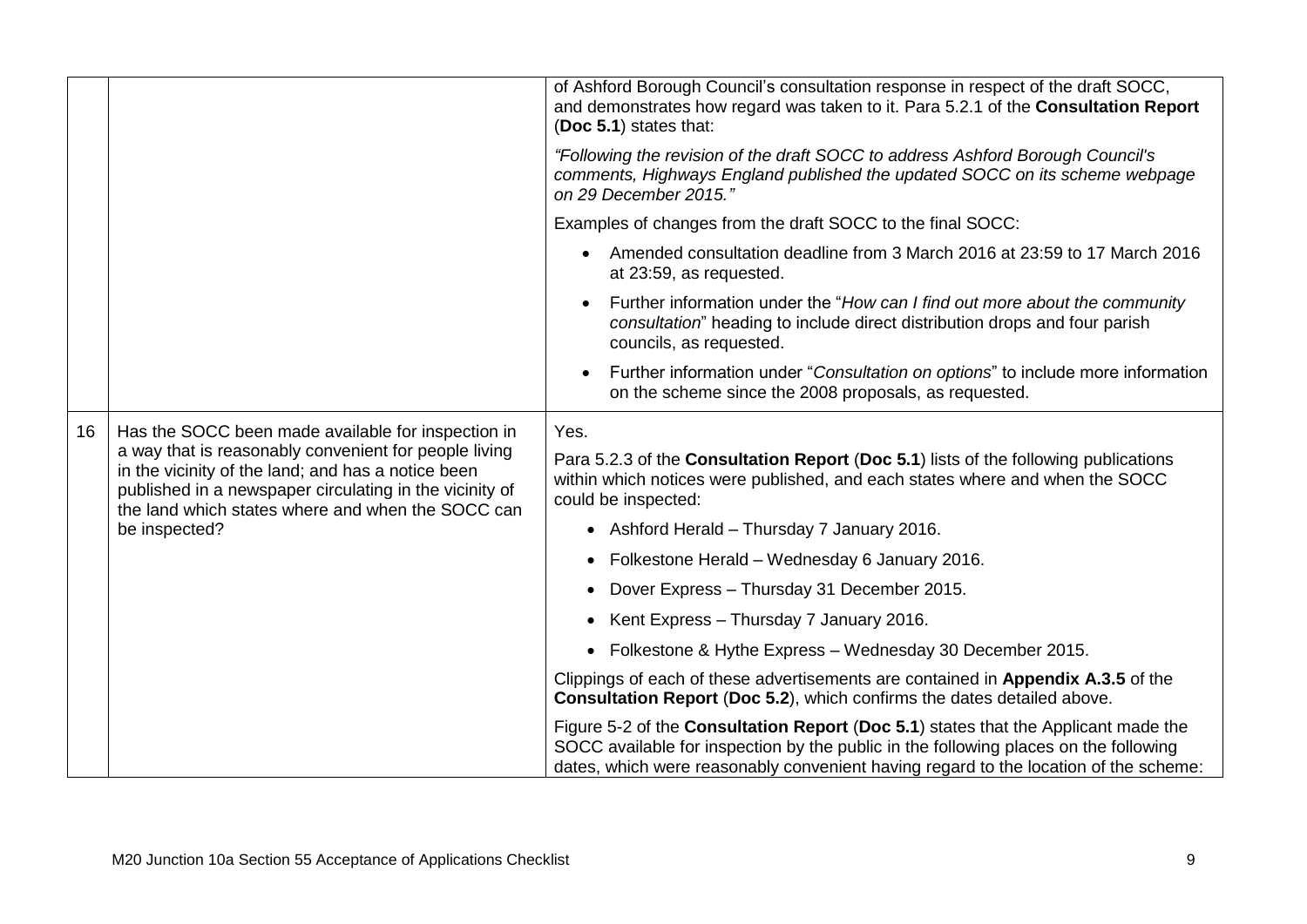|    |                                                                                                                                                                                                                | • The New Ashford Market (Amos Hall), Ashford TN24 0HB on Thursday 21<br>January from 12pm to 8pm, Friday 22 January from 10am to 8pm and<br>Saturday 23 January from 9:30am to 3:30pm.                                                                                                                                                                                                                                                                          |
|----|----------------------------------------------------------------------------------------------------------------------------------------------------------------------------------------------------------------|------------------------------------------------------------------------------------------------------------------------------------------------------------------------------------------------------------------------------------------------------------------------------------------------------------------------------------------------------------------------------------------------------------------------------------------------------------------|
|    |                                                                                                                                                                                                                | ASDA, Kimberley Way, Ashford TN24 0SE on Wednesday 03 February from<br>11am to 3pm.                                                                                                                                                                                                                                                                                                                                                                              |
|    |                                                                                                                                                                                                                | Ashford Designer Outlet, Kimberley Way, Ashford TN24 0SD on Wednesday<br>from 11am to 3pm.                                                                                                                                                                                                                                                                                                                                                                       |
|    |                                                                                                                                                                                                                | Two locations requested by Ashford Borough Council in response to the draft SOCC<br>consultation were not included by the Applicant. Para 1.4.3 of the Consultation Report<br>(Doc 5.1) states that the final revised SOCC was published on the Applicant's website<br>in full. The published SOCC at Appendix 1.1.1 of the Consultation Report (Doc 5.2)<br>states where it was available to inspect and how paper copies could be requested free<br>of charge. |
| 17 | Does the SOCC set out whether the development is<br>EIA development <sup>10</sup> ; and does it set out how the<br>applicant intends to publicise and consult on the<br>preliminary environmental information? | Yes.<br>Page 2 of the published SOCC at Appendix A.1.1.1 of the Consultation Report<br>(Doc 5.2) sets out that the scheme is EIA development and how the Applicant<br>proposed to consult on the preliminary environmental information.                                                                                                                                                                                                                          |
|    |                                                                                                                                                                                                                |                                                                                                                                                                                                                                                                                                                                                                                                                                                                  |
| 18 | Has the applicant carried out the consultation in<br>accordance with the SOCC?                                                                                                                                 | Yes.                                                                                                                                                                                                                                                                                                                                                                                                                                                             |
|    |                                                                                                                                                                                                                | In Table 11-2 of the Consultation Report (Doc 5.1) the Applicant provides a detailed<br>account of the activities that were carried out and explains how they were carried out<br>in compliance with the SOCC.                                                                                                                                                                                                                                                   |
|    | s48: Duty to publicise the proposed application                                                                                                                                                                |                                                                                                                                                                                                                                                                                                                                                                                                                                                                  |
| 19 | Did the applicant publicise the proposed application,                                                                                                                                                          | Yes.                                                                                                                                                                                                                                                                                                                                                                                                                                                             |
|    | under s48, in the prescribed manner set out in<br>Regulation 4(2) of The Infrastructure Planning                                                                                                               | Two s48 publications were undertaken.                                                                                                                                                                                                                                                                                                                                                                                                                            |
|    | (Applications: Prescribed Forms and Procedure)                                                                                                                                                                 | The Applicant has described the newspapers and provided dates of s48 publicity in                                                                                                                                                                                                                                                                                                                                                                                |

<sup>1</sup> <sup>10</sup> Regulation 10 of The Infrastructure Planning (Environmental Impact Assessment) Regulations 2009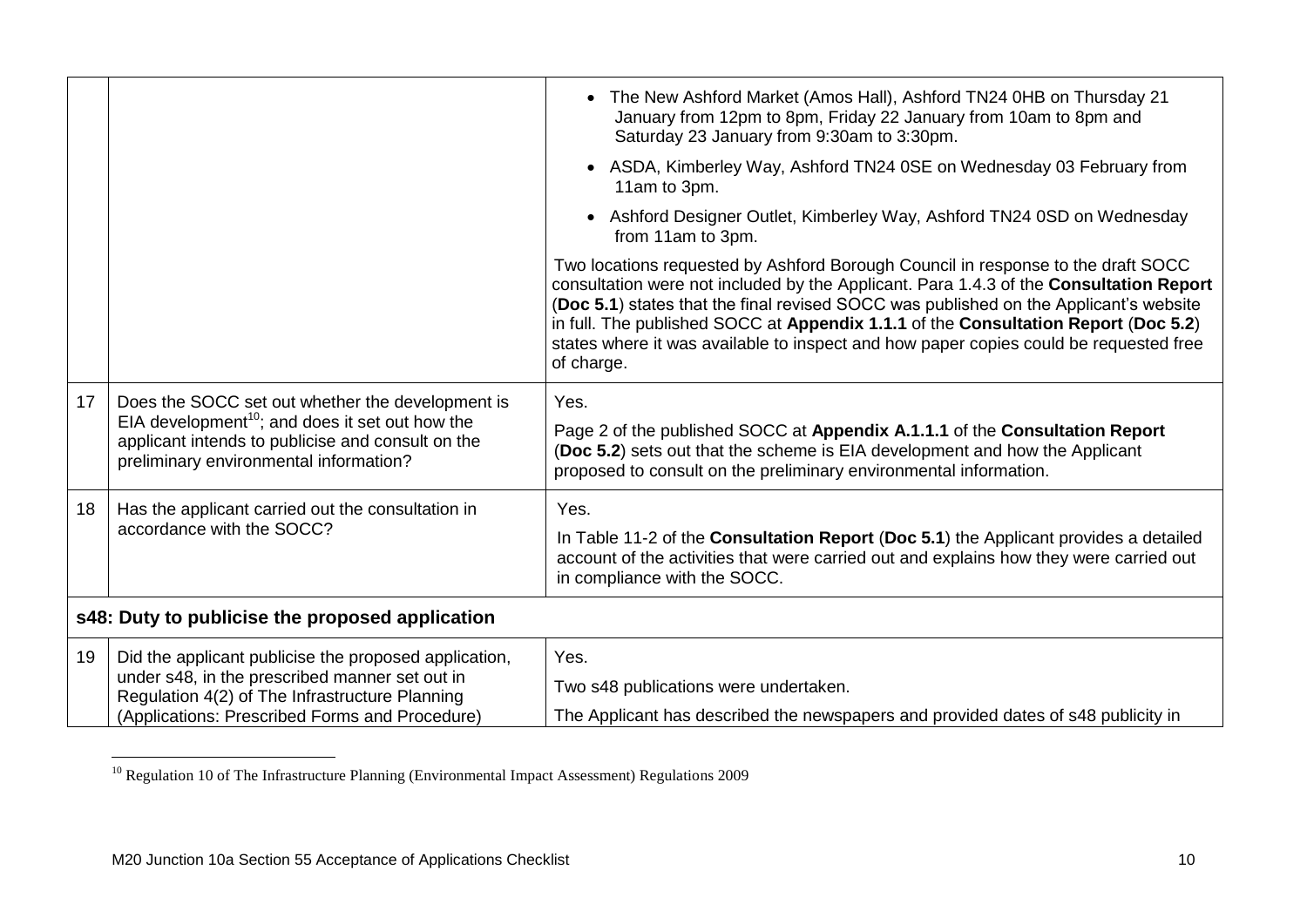|    | Regulations 2009?                                                                                                                                        | the Consultation Report (Doc 5.1), as set out below.                                                                                                                                                              |                                                                                                                       |  |  |
|----|----------------------------------------------------------------------------------------------------------------------------------------------------------|-------------------------------------------------------------------------------------------------------------------------------------------------------------------------------------------------------------------|-----------------------------------------------------------------------------------------------------------------------|--|--|
|    |                                                                                                                                                          | Para 1.7.2 of the Consultation Report (Doc 5.1) states:                                                                                                                                                           |                                                                                                                       |  |  |
|    |                                                                                                                                                          | "Highways England Undertook formal s48 consultation for a period of 9 weeks from<br>14 January to 17 March 2016."<br>Para 1.7.4 of the Consultation Report (Doc 5.1) states:                                      |                                                                                                                       |  |  |
|    |                                                                                                                                                          |                                                                                                                                                                                                                   |                                                                                                                       |  |  |
|    |                                                                                                                                                          | "A second Section 48 consultation from 31 March to 5 May 2016 allowed for an<br>update on the scheme specifically related to the Redline Boundary and alternative<br>access for the Stour Park development."      |                                                                                                                       |  |  |
|    |                                                                                                                                                          | The s48 notices are supplied at appendices A.3.1 through A.3.4 of the Consultation<br>Report (Doc 5.1), and the Applicant provides a summary of the notices at Table 8-1<br>of the Consultation Report (Doc 5.1). |                                                                                                                       |  |  |
| 20 |                                                                                                                                                          | Newspaper(s)                                                                                                                                                                                                      | <b>Date</b>                                                                                                           |  |  |
|    | for at least two successive weeks in one or more local<br>newspapers circulating in the vicinity in which the<br>proposed development would be situated; | Yes.<br>In the Kentish Express series that include the Folkestone and<br>Hythe Express and the Ashford Herald.                                                                                                    | Kentish Express:<br>7 January 2016<br>14 January 2016<br><b>Ashford Herald:</b><br>14 January 2016<br>21 January 2016 |  |  |
|    | once in a national newspaper;                                                                                                                            | Yes.<br>In the London Gazette and The Times.                                                                                                                                                                      | 1 February 2016<br>for two<br>consecutive<br>weeks.                                                                   |  |  |
|    | once in the London Gazette and, if land in Scotland is<br>affected, the Edinburgh Gazette; and                                                           | Not applicable.                                                                                                                                                                                                   | Not applicable.                                                                                                       |  |  |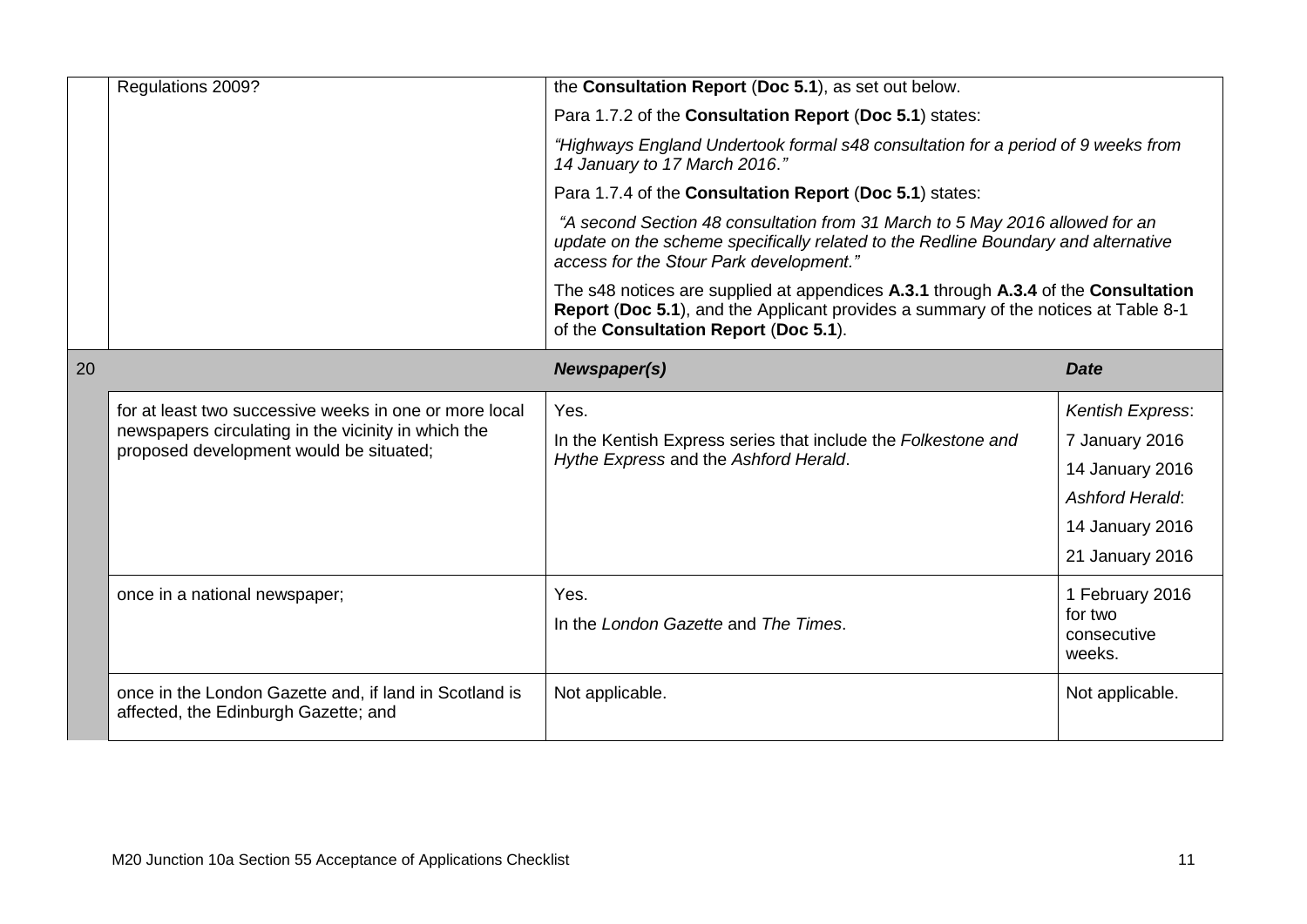|    | where the proposed application relates to offshore<br>development-                                                                                                                                                                                                                               | Not applicable.         |                                                                                                                                                               | Not applicable. |
|----|--------------------------------------------------------------------------------------------------------------------------------------------------------------------------------------------------------------------------------------------------------------------------------------------------|-------------------------|---------------------------------------------------------------------------------------------------------------------------------------------------------------|-----------------|
|    | (i) once in Lloyds List; and                                                                                                                                                                                                                                                                     |                         |                                                                                                                                                               |                 |
|    | (ii) once in an appropriate fishing trade journal?                                                                                                                                                                                                                                               |                         |                                                                                                                                                               |                 |
| 21 | Did the s48 notice include the required information set                                                                                                                                                                                                                                          | Yes.                    |                                                                                                                                                               |                 |
|    | out in Regulation 4(3) of APFP Regulations?                                                                                                                                                                                                                                                      |                         | The s48 notices are supplied at appendices A.3.1 through A.3.4 of the Consultation<br>Report (Doc 5.2) and contain the required information as set out below: |                 |
| 22 | <b>Information</b>                                                                                                                                                                                                                                                                               | Paragraph               | <b>Information</b>                                                                                                                                            | Paragraph       |
|    | The name and address of the applicant.                                                                                                                                                                                                                                                           | Paragraph<br>one.       | the latest date on which those documents,<br>plans and maps will be available for inspection                                                                  | Para four.      |
|    | A statement that the applicant intends to make an<br>application for development consent to the Secretary<br>of State                                                                                                                                                                            | Para one.               | whether a charge will be made for copies of<br>any of the documents, plans or maps and the<br>amount of any charge                                            | Para nine.      |
|    | a statement as to whether the application is EIA<br>development                                                                                                                                                                                                                                  | Para three.             | details of how to respond to the publicity                                                                                                                    | Para nine.      |
|    | a summary of the main proposals, specifying the<br>location or route of the proposed development                                                                                                                                                                                                 | Para two.               | a deadline for receipt of those responses by<br>the applicant, being not less than 28 days<br>following the date when the notice is last<br>published         | Para ten.       |
|    | a statement that the documents, plans and maps<br>showing the nature and location of the proposed<br>development are available for inspection free of<br>charge at the places (including at least one address in<br>the vicinity of the proposed development) and times<br>set out in the notice | Paras four and<br>five. |                                                                                                                                                               |                 |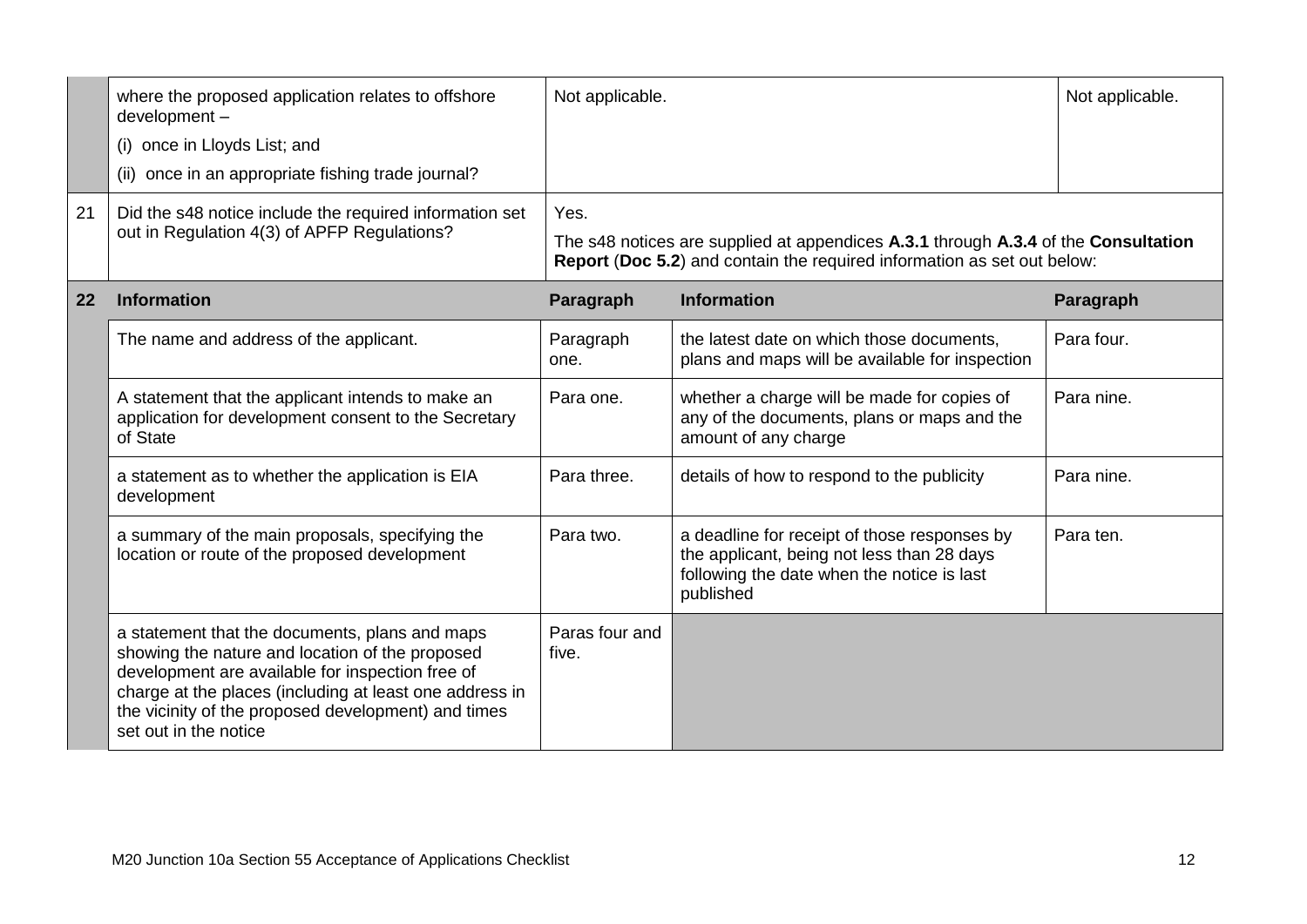| 23                                              | Has a copy of the s48 notice been sent to the EIA<br>consultation bodies and to any person notified to the<br>applicant in accordance with Regulation 9(1)(c) of<br>The Infrastructure Planning (Environmental Impact<br>Assessment) Regulations 2009 (the EIA<br>Regulations) $11$ ? | Yes.<br>At Appendix A.2.6 of the Consultation Report (Doc 5.2) the Applicant provides<br>evidence that the notice was sent to the EIA consultation bodies on 13 January 2016.<br>The Applicant provides a list of all parties consulted under Regulation 9(1)(b) of The<br>Infrastructure Planning (Environmental Impact Assessment) Regulations at Appendix<br>C.1.1 of the Consultation Report (Doc 5.4).                                                                                                                                                                                                                                                                                        |
|-------------------------------------------------|---------------------------------------------------------------------------------------------------------------------------------------------------------------------------------------------------------------------------------------------------------------------------------------|----------------------------------------------------------------------------------------------------------------------------------------------------------------------------------------------------------------------------------------------------------------------------------------------------------------------------------------------------------------------------------------------------------------------------------------------------------------------------------------------------------------------------------------------------------------------------------------------------------------------------------------------------------------------------------------------------|
|                                                 | s49: Duty to take account of responses to consultation and publicity                                                                                                                                                                                                                  |                                                                                                                                                                                                                                                                                                                                                                                                                                                                                                                                                                                                                                                                                                    |
| 24                                              | Has the applicant had regard to any relevant<br>responses to the s42, s47 and s48 consultation?                                                                                                                                                                                       | Section 4.4 (paras 4.4.1 through 4.4.4) of the <b>Consultation Report (Doc 5.1)</b> sets out<br>how the Applicant took account of responses following s42, s47 and s48 consultation.                                                                                                                                                                                                                                                                                                                                                                                                                                                                                                               |
|                                                 |                                                                                                                                                                                                                                                                                       | The tables comprising Appendix D of the Consultation Report (Doc 5.5) record the<br>actions taken by the Applicant in having regard to the responses received in response<br>to the initial statutory consultation period (s47 at Appendix D.1; s42 at Appendix D.2)<br>and the 'second consultation' (Appendix D.3). Each table explains how individual<br>responses led to responding actions by the Applicant. Where consultation responses<br>did not lead to any changes to the scheme, justification has been provided. Section 7.5<br>of the Consultation Report (Doc 5.1) explains the structure and content of the tables<br>provided at Appendix D and summarises the key issues raised. |
|                                                 |                                                                                                                                                                                                                                                                                       | Paras 9.5.9 and 9.5.10 of the Consultation Report (Doc 5.1) explain that no formal<br>responses were provided for the 'final land interests consultation'.                                                                                                                                                                                                                                                                                                                                                                                                                                                                                                                                         |
| <b>Guidance about pre-application procedure</b> |                                                                                                                                                                                                                                                                                       |                                                                                                                                                                                                                                                                                                                                                                                                                                                                                                                                                                                                                                                                                                    |
| 25                                              | To what extent has the applicant had regard to DCLG<br>guidance 'The Planning Act 2008: Guidance on the<br>pre-application process <sup>12</sup> ?                                                                                                                                    | Paras 1.2.5 to 1.2.7 and 1.10.1 of the Consultation Report (Doc 5.1) explain how<br>the Applicant has had regard to DCLG guidance on the pre-application process. The<br>application appears to be in general conformity with the Guidance and the Applicant<br>has confirmed compliance with Guidance in para 3.1.4 of the Consultation Report<br>(Doc 5.1) when setting out the rationale for the non-statutory engagement. Paras<br>4.2.2 to 4.2.5 and para 4.3.2 confirm the Applicant had due regard to Guidance and                                                                                                                                                                          |

<sup>&</sup>lt;sup>11</sup> Regulation 11 of The Infrastructure Planning (Environmental Impact Assessment) Regulations 2009

1

 $12$  The Secretary of State must have regard to the extent to which the applicant has had regard to guidance issued under  $s50$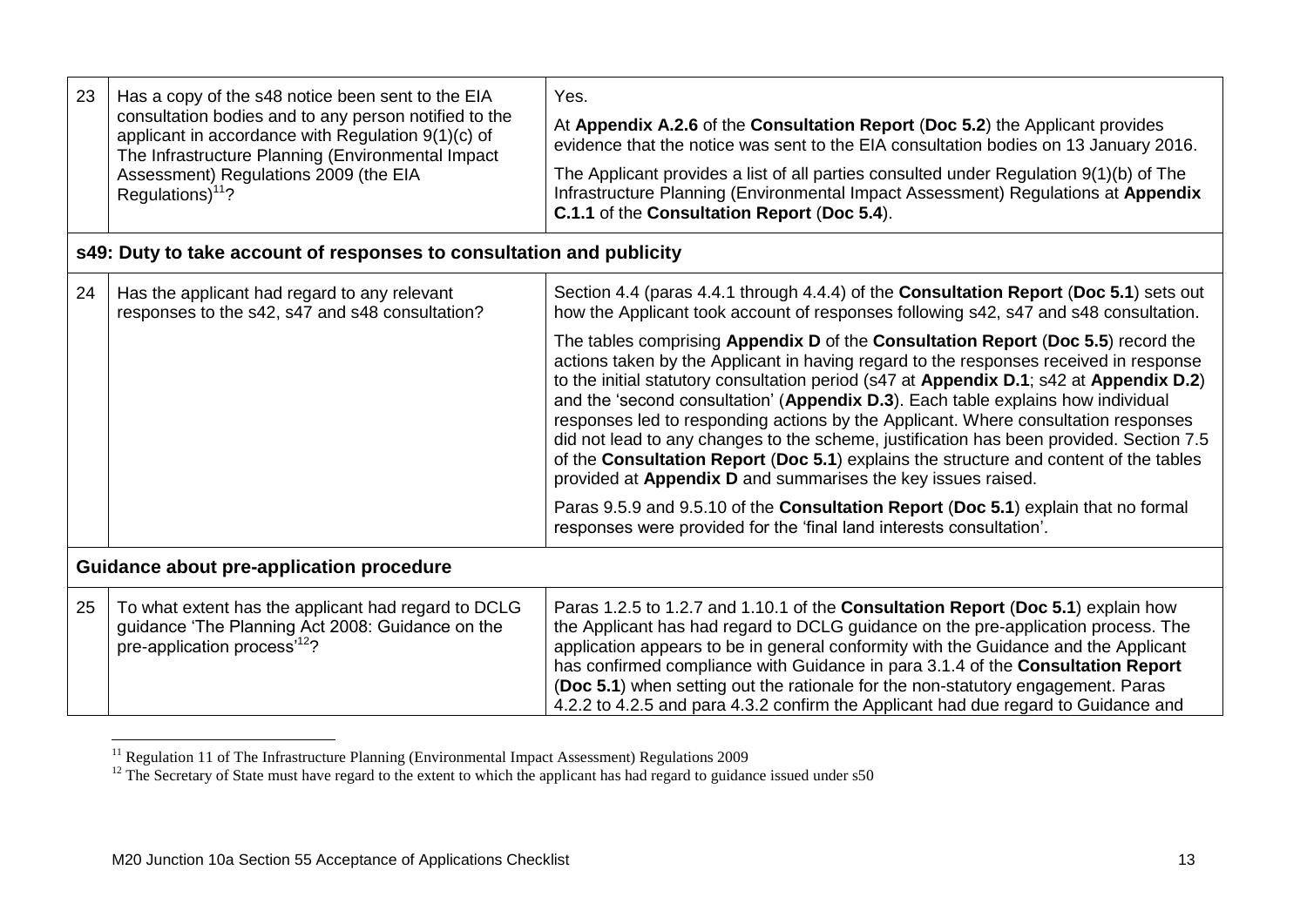|    |                                                                                                                                                                                                                                                                                                                                                              | PINS Advice Notes when developing the methodology for the statutory consultation.                                                                                                                                                                                                                                                                  |
|----|--------------------------------------------------------------------------------------------------------------------------------------------------------------------------------------------------------------------------------------------------------------------------------------------------------------------------------------------------------------|----------------------------------------------------------------------------------------------------------------------------------------------------------------------------------------------------------------------------------------------------------------------------------------------------------------------------------------------------|
|    |                                                                                                                                                                                                                                                                                                                                                              | An example of how the Applicant demonstrated it had regard to Guidance was by<br>ensuring that the book of reference was as up to date as possible by the submission<br>date. The Applicant did this by holding two additional rounds of statutory consultation<br>under s48.                                                                      |
|    |                                                                                                                                                                                                                                                                                                                                                              | Table 11-1 of the Consultation Report (Doc 5.1) usefully sets down a summary of<br>how the Applicant complied with statutory pre-application guidance.                                                                                                                                                                                             |
| 26 | <b>Summary - s55(3)(e)</b>                                                                                                                                                                                                                                                                                                                                   | The Planning Inspectorate considers that the applicant's pre-application consultation<br>duties have been undertaken to a satisfactory standard.                                                                                                                                                                                                   |
|    |                                                                                                                                                                                                                                                                                                                                                              | However, the applicant is strongly recommended to consider and respond to the<br>content of s51 advice about s42 consultation issued alongside this checklist (available<br>here).                                                                                                                                                                 |
|    | 37(5) and follows any applicable guidance under section 37(4)                                                                                                                                                                                                                                                                                                | s55(3)(f) and s55(5A) The application (including accompaniments) achieves a satisfactory standard having regard to the<br>extent to which it complies with section 37(3) (form and contents of application) and with any standards set under section                                                                                               |
| 27 | Is it made in the prescribed form as set out in Schedule<br>2 of the APFP Regulations, and does it include:<br>a brief statement which explains why it falls<br>$\bullet$<br>within the remit of the Secretary of State; and<br>a brief statement that clearly identifies the<br>location of the application site, or the route if it<br>is a linear scheme? | Yes.<br>The application is made in the prescribed form, and explains why it falls within the<br>remit of the Secretary of State in section 4 of the Application Form (Doc 1.3).<br>Section 5 of the Application Form (Doc 1.3) provides a brief non-technical<br>description of the site. Section 6 provides the location of the application site. |
| 28 | Is it accompanied by a consultation report?                                                                                                                                                                                                                                                                                                                  | Yes.<br>A Consultation Report (Doc 5.1) with four appendices A-D (Doc 5.2 to Doc 5.5)<br>accompanies the application.                                                                                                                                                                                                                              |
| 29 | Where a plan comprises three or more separate sheets                                                                                                                                                                                                                                                                                                         | Yes.                                                                                                                                                                                                                                                                                                                                               |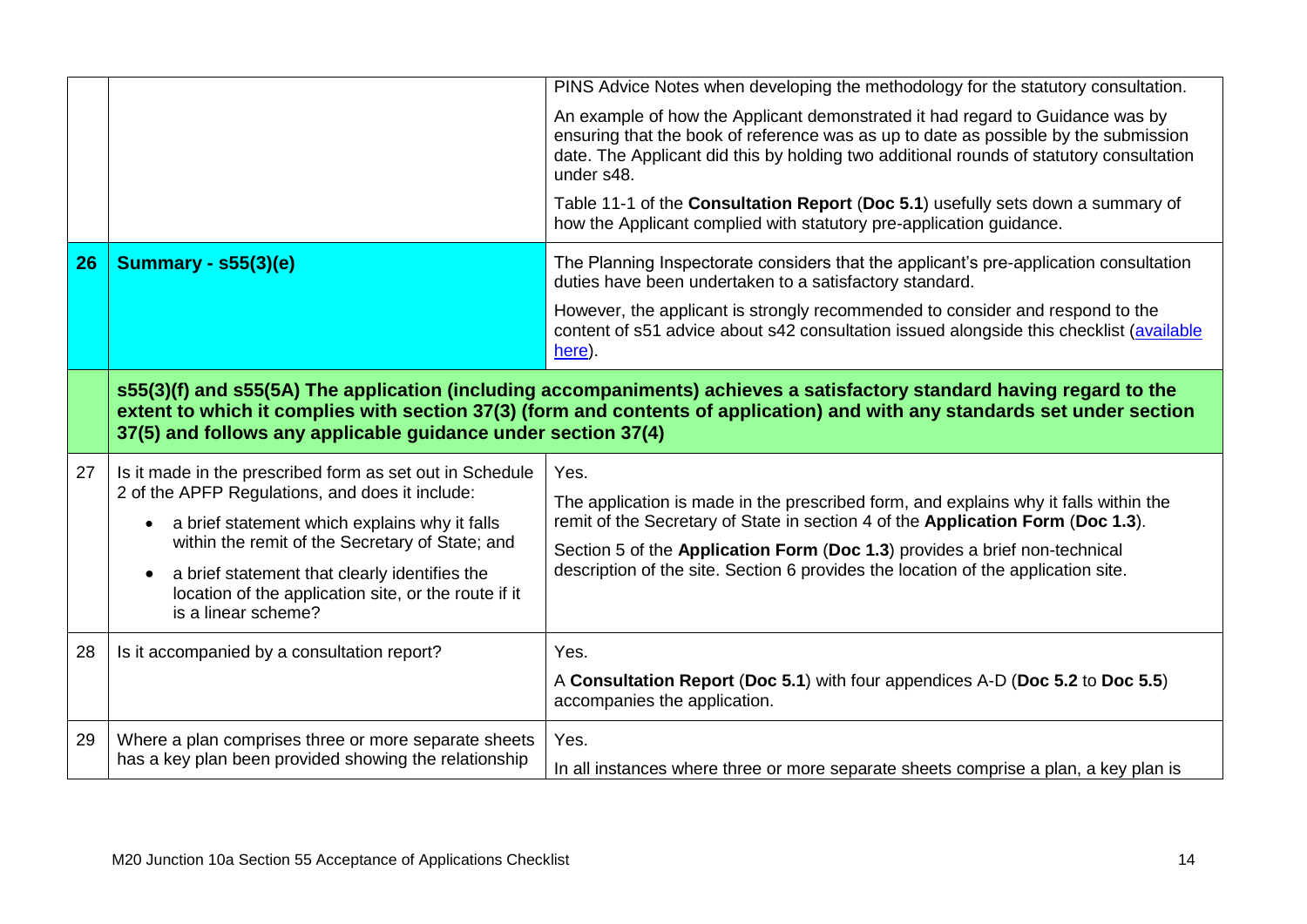|              | between the different sheets? <sup>13</sup>                                                                                                                           |                                                                                                                                         | provided showing the relationships between the different sheets.                                                                                             |              |                                                                                                                                                                                                                                                                                                                                                    |                                           |
|--------------|-----------------------------------------------------------------------------------------------------------------------------------------------------------------------|-----------------------------------------------------------------------------------------------------------------------------------------|--------------------------------------------------------------------------------------------------------------------------------------------------------------|--------------|----------------------------------------------------------------------------------------------------------------------------------------------------------------------------------------------------------------------------------------------------------------------------------------------------------------------------------------------------|-------------------------------------------|
| 30           | Is it accompanied by the documents and information<br>set out in APFP Regulation 5(2)?                                                                                |                                                                                                                                         | Yes.<br>The documents and information required by APFP Regulation 5(2) are set out in the<br>documents and locations within the application as listed below: |              |                                                                                                                                                                                                                                                                                                                                                    |                                           |
| 31           | <b>Information</b>                                                                                                                                                    | <b>Document</b>                                                                                                                         |                                                                                                                                                              |              | <b>Information</b>                                                                                                                                                                                                                                                                                                                                 | <b>Document</b>                           |
| a)           | Where applicable,<br>the environmental<br>statement (ES)<br>required under the<br><b>EIA Regulations and</b><br>any scoping or<br>screening opinions<br>or directions | <b>Statement</b><br>• Environmental<br>$6.1$ ;<br>Figures (Doc 6.2);<br>• Appendices (Doc 6.3); and<br>Non-technical summary (Doc 6.5). | (Doc)<br>b)                                                                                                                                                  |              | A works plan showing,<br>in relation to existing<br>features:- the proposed<br>location or (for a linear<br>scheme) the proposed<br>route and alignment of<br>the development and<br>works; and the limits<br>within which the<br>development and works<br>may be carried out and<br>any limits of deviation<br>provided for in the draft<br>order | Works Plans (Doc 2.3).                    |
|              | Is this of a<br>satisfactory<br>standard?                                                                                                                             | See box 32 of this checklist.                                                                                                           |                                                                                                                                                              |              | Is this of a satisfactory<br>standard?                                                                                                                                                                                                                                                                                                             | No.<br>See box 32 of this checklist.      |
| $\mathbf{C}$ | The draft proposed<br>order                                                                                                                                           | Draft DCO (Doc 3.1).                                                                                                                    |                                                                                                                                                              | $\mathsf{d}$ | Where applicable, a<br>plan identifying any<br>new or altered means<br>of access, stopping up<br>of streets or roads or<br>any diversions,                                                                                                                                                                                                         | Rights of Way and Access Plans (Doc 2.4). |

1  $13$  Regulation 5(4) of The Infrastructure Planning (Applications: Prescribed Forms and Procedure) Regulations 2009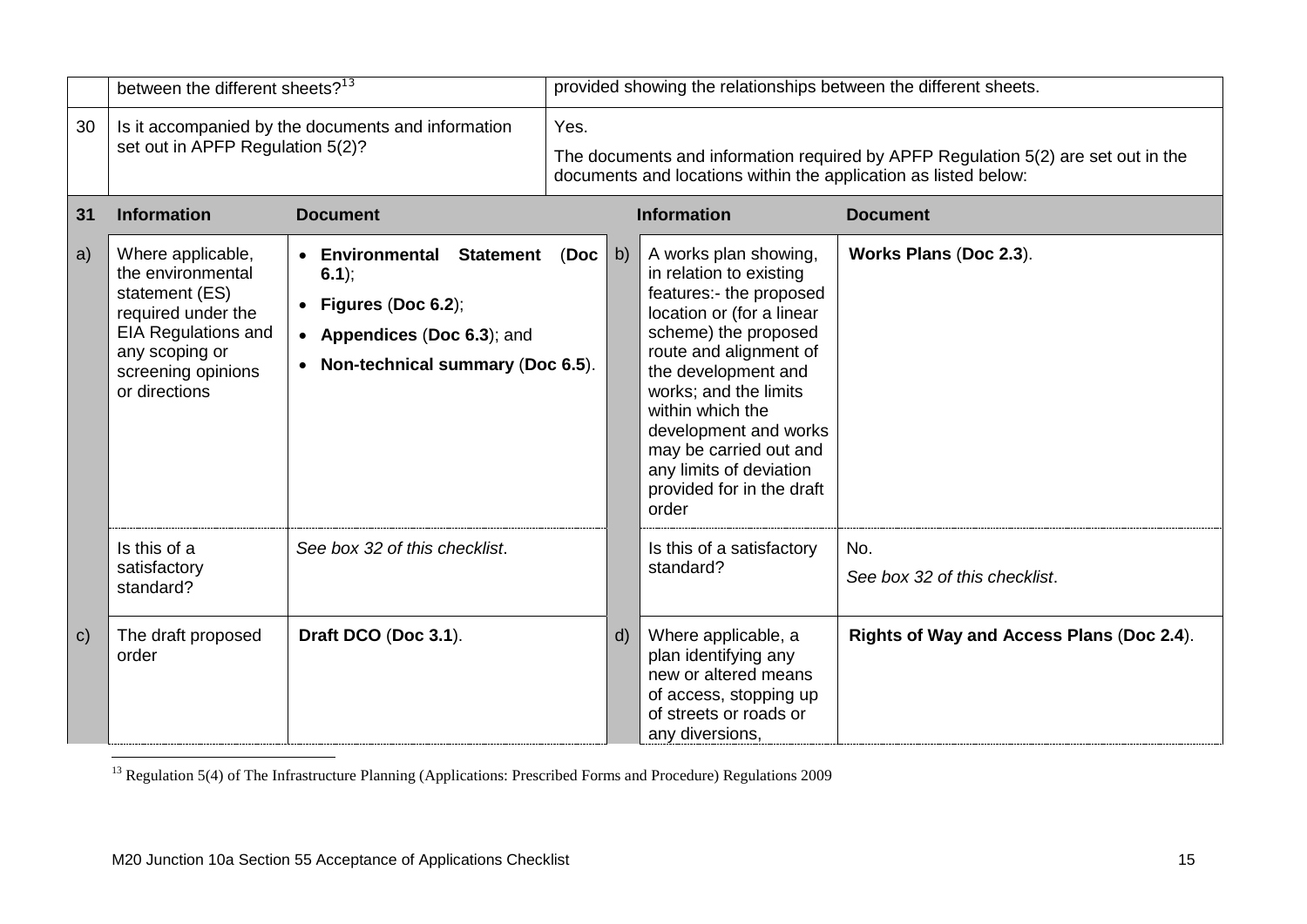|            |                                                                                                             |                                                          |    | extinguishments or<br>creation of rights of way<br>or public rights of<br>navigation                                                                                                                                                                                                                                                                                                                                                                                                                                                  |                                                                                                                                                                                                                                                                                                  |
|------------|-------------------------------------------------------------------------------------------------------------|----------------------------------------------------------|----|---------------------------------------------------------------------------------------------------------------------------------------------------------------------------------------------------------------------------------------------------------------------------------------------------------------------------------------------------------------------------------------------------------------------------------------------------------------------------------------------------------------------------------------|--------------------------------------------------------------------------------------------------------------------------------------------------------------------------------------------------------------------------------------------------------------------------------------------------|
|            | Is this of a<br>satisfactory<br>standard?                                                                   | Yes.                                                     |    | Is this of a satisfactory<br>standard?                                                                                                                                                                                                                                                                                                                                                                                                                                                                                                | Yes.                                                                                                                                                                                                                                                                                             |
| $\epsilon$ | An explanatory<br>memorandum<br>explaining the<br>purpose and effect of<br>provisions in the<br>draft order | <b>Explanatory Memorandum to Draft</b><br>DCO (Doc 3.2). | f) | Where applicable, a<br>plan with<br>accompanying<br>information identifying:-<br>any statutory/non-<br>statutory sites or<br>features of nature<br>conservation e.g. sites<br>of geological/<br>landscape importance;<br>habitats of protected<br>species, important<br>habitats or other<br>diversity features; and<br>water bodies in a river<br>basin management<br>plan, together with an<br>assessment of any<br>effects on such sites,<br>features, habitats or<br>bodies likely to be<br>caused by the<br>proposed development | Ecology<br>• ES Figure 2.3 (Doc 6.2) (plan) and ES<br>Chapter 8 (Doc 6.1) (assessment).<br>Landscape<br>• ES Figure 7.2 (Doc 6.2) (plan) and ES<br>Chapter 7, Doc 6.1 (assessment).<br>Water<br>• ES Appendix 14.1 (Doc 6.3) (Water<br>Framework Directive assessment and water<br>bodies plan). |
|            | Is this of a<br>satisfactory                                                                                | Yes.                                                     |    | Is this of a satisfactory<br>standard?                                                                                                                                                                                                                                                                                                                                                                                                                                                                                                | Yes.                                                                                                                                                                                                                                                                                             |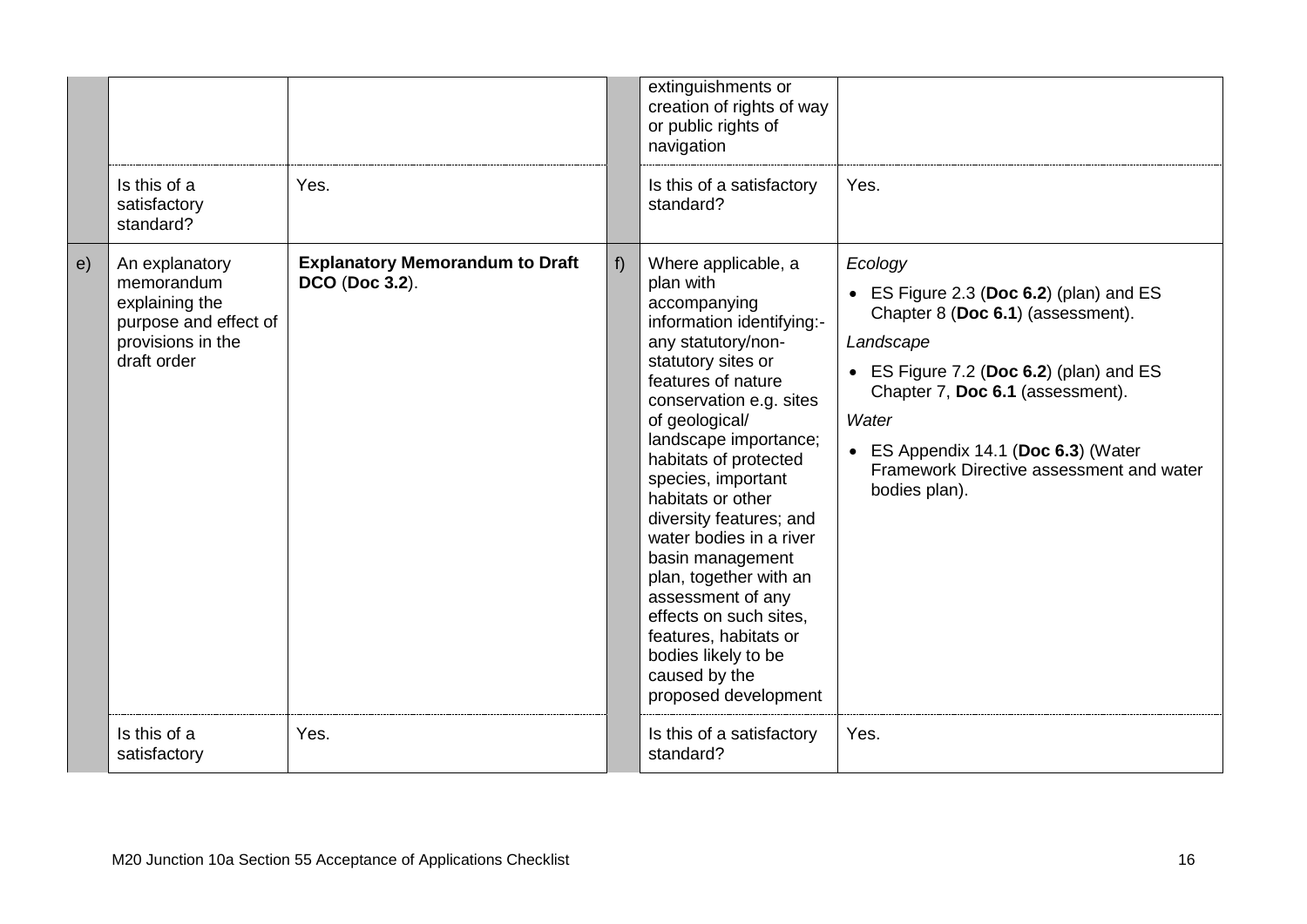|             | standard?                                                                                                        |                                      |    |                                                                                                                                                                                                                                                                                                                                                                                                                                                               |                                                                                                                                       |
|-------------|------------------------------------------------------------------------------------------------------------------|--------------------------------------|----|---------------------------------------------------------------------------------------------------------------------------------------------------------------------------------------------------------------------------------------------------------------------------------------------------------------------------------------------------------------------------------------------------------------------------------------------------------------|---------------------------------------------------------------------------------------------------------------------------------------|
| $ g\rangle$ | Where applicable, a<br>book of reference<br>(where the application<br>involves any<br>compulsory<br>acquisition) | Book of Reference (Doc 4.3).         | h) | Where applicable, a<br>plan with<br>accompanying<br>information identifying<br>any statutory/non-<br>statutory sites or<br>features of the historic<br>environment, (e.g.<br>scheduled monuments.<br>World Heritage sites,<br>listed buildings,<br>archaeological sites<br>and registered<br>battlefields) together<br>with an assessment of<br>any effects on such<br>sites, features or<br>structures likely to be<br>caused by the<br>proposed development | ES Figures 2.3, 6.1 and 6.2 (Doc 6.2) (plans)<br>and ES Chapter 6 (Doc 6.1) (assessment).                                             |
|             | Is this of a<br>satisfactory<br>standard?                                                                        | No.<br>See box 32 of this checklist. |    | Is this of a satisfactory<br>standard?                                                                                                                                                                                                                                                                                                                                                                                                                        | Yes.                                                                                                                                  |
| $\vert$ i)  | A copy of any flood<br>risk assessment                                                                           | ES Appendix 14.2 (Doc 6.3).          | j) | Where applicable, a<br>plan with any<br>accompanying<br>information identifying<br>any Crown land;                                                                                                                                                                                                                                                                                                                                                            | Not applicable.<br>Based on the information provided by the<br>Applicant, there is no Crown land comprised<br>within the Order lands. |
|             | Is this of a<br>satisfactory                                                                                     | Yes.                                 |    | Is this of a satisfactory<br>standard?                                                                                                                                                                                                                                                                                                                                                                                                                        | Not applicable.                                                                                                                       |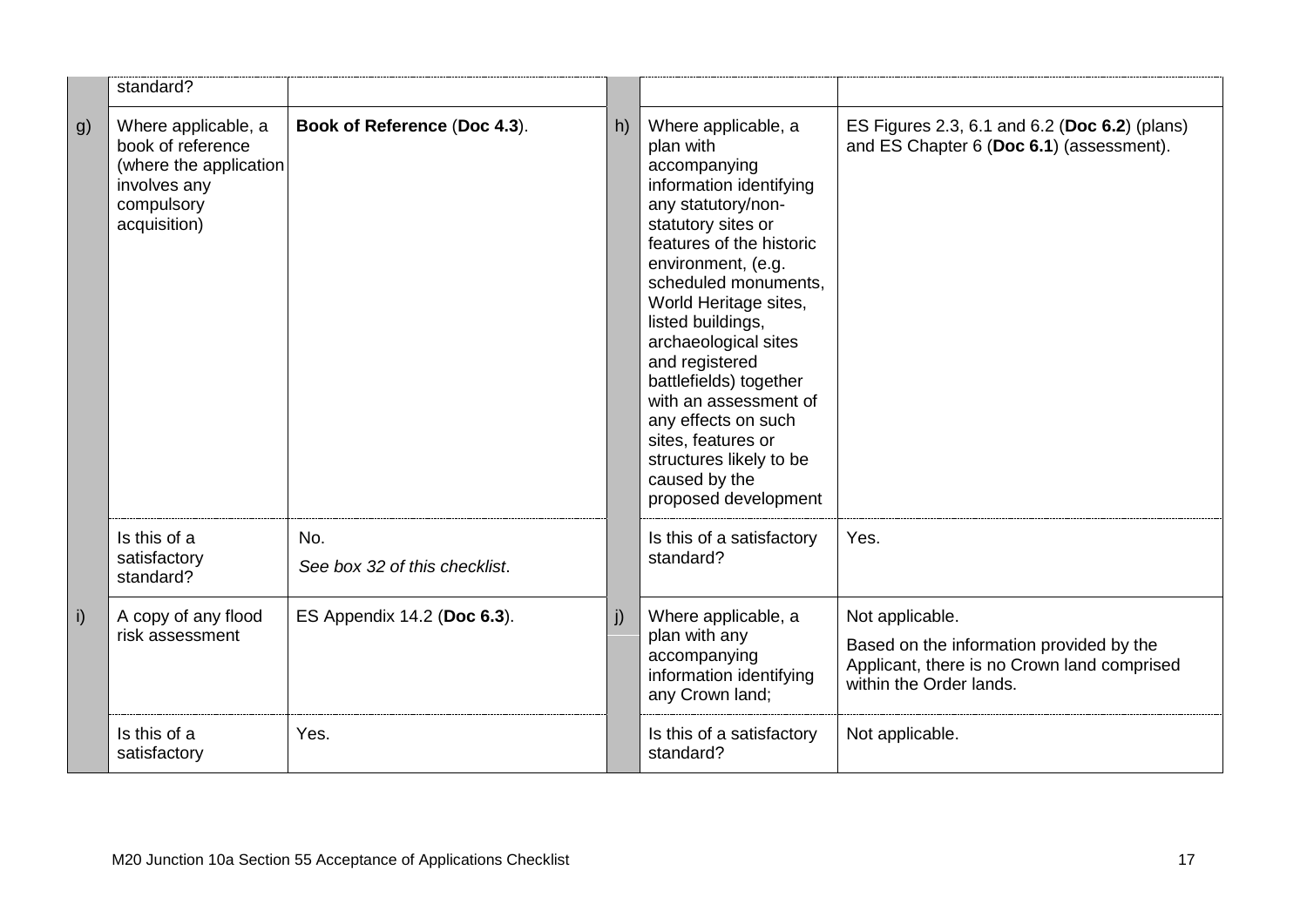|           | standard?                                                                                                                                                                                                                                                        |                                                       |         |                                                                                                                                                                                                                                                                                                                                                             |                                                                                                                                                                                                                                                                                                                                                                                                                                                                                                                                  |
|-----------|------------------------------------------------------------------------------------------------------------------------------------------------------------------------------------------------------------------------------------------------------------------|-------------------------------------------------------|---------|-------------------------------------------------------------------------------------------------------------------------------------------------------------------------------------------------------------------------------------------------------------------------------------------------------------------------------------------------------------|----------------------------------------------------------------------------------------------------------------------------------------------------------------------------------------------------------------------------------------------------------------------------------------------------------------------------------------------------------------------------------------------------------------------------------------------------------------------------------------------------------------------------------|
| k)        | A statement whether<br>the proposal<br>engages one or<br>more of the matters<br>set out in section<br>$79(1)$ of the<br>Environmental<br>Protection Act 1990<br>(statutory nuisances)<br>and if so how the<br>Applicant proposes<br>to mitigate or limit<br>them | <b>Statement of Statutory Nuisances</b><br>(Doc 6.4). | $\vert$ | Any other plans,<br>drawings and sections<br>necessary to describe<br>the development<br>consent proposal<br>showing details of<br>design, external<br>appearance, and the<br>preferred layout of<br>buildings/structures,<br>drainage, surface water<br>management, means of<br>vehicular and<br>pedestrian access, any<br>car parking and<br>landscaping: | Section 23 of the Application Form (Doc 1.3),<br>lists the following:<br>• Location Plan (Doc 2.1).<br>• Permanent Speed Limit Orders Plan (Doc<br>$2.5$ ).<br>• General Arrangement Plans (Doc 2.6).<br>• Classification of Roads Plans (Doc 2.7).<br>• Traffic Regulation Measures Plan (Doc<br>$2.10$ ).<br>• Outline Drainage Works Plans (Doc 2.11).<br>• Special Category Land Plans (Doc 2.12).<br>• Red Line Boundary Plan (Doc 2.13).<br>• Nationally Significant Infrastructure<br>Project Definition Plan (Doc 2.14). |
|           | Is this of a<br>satisfactory<br>standard?                                                                                                                                                                                                                        | Yes.                                                  |         | Are they of a<br>satisfactory standard?                                                                                                                                                                                                                                                                                                                     | Yes.                                                                                                                                                                                                                                                                                                                                                                                                                                                                                                                             |
| $\mid$ m) | Any of the<br>documents<br>prescribed by<br>Regulation 6 of the<br><b>APFP Regulations:</b>                                                                                                                                                                      | <b>Engineering Section Drawings</b><br>(Doc 2.9).     | n)      | A statement of reasons<br>and a funding<br>statement (where the<br>application involves any<br>compulsory<br>acquisition);                                                                                                                                                                                                                                  | • Statement of Reasons (Doc 4.1).<br>• Funding Statement (Doc 4.2).                                                                                                                                                                                                                                                                                                                                                                                                                                                              |
|           | Are they of a<br>satisfactory                                                                                                                                                                                                                                    | Yes.                                                  |         | Is this of a satisfactory<br>standard?                                                                                                                                                                                                                                                                                                                      | Yes.                                                                                                                                                                                                                                                                                                                                                                                                                                                                                                                             |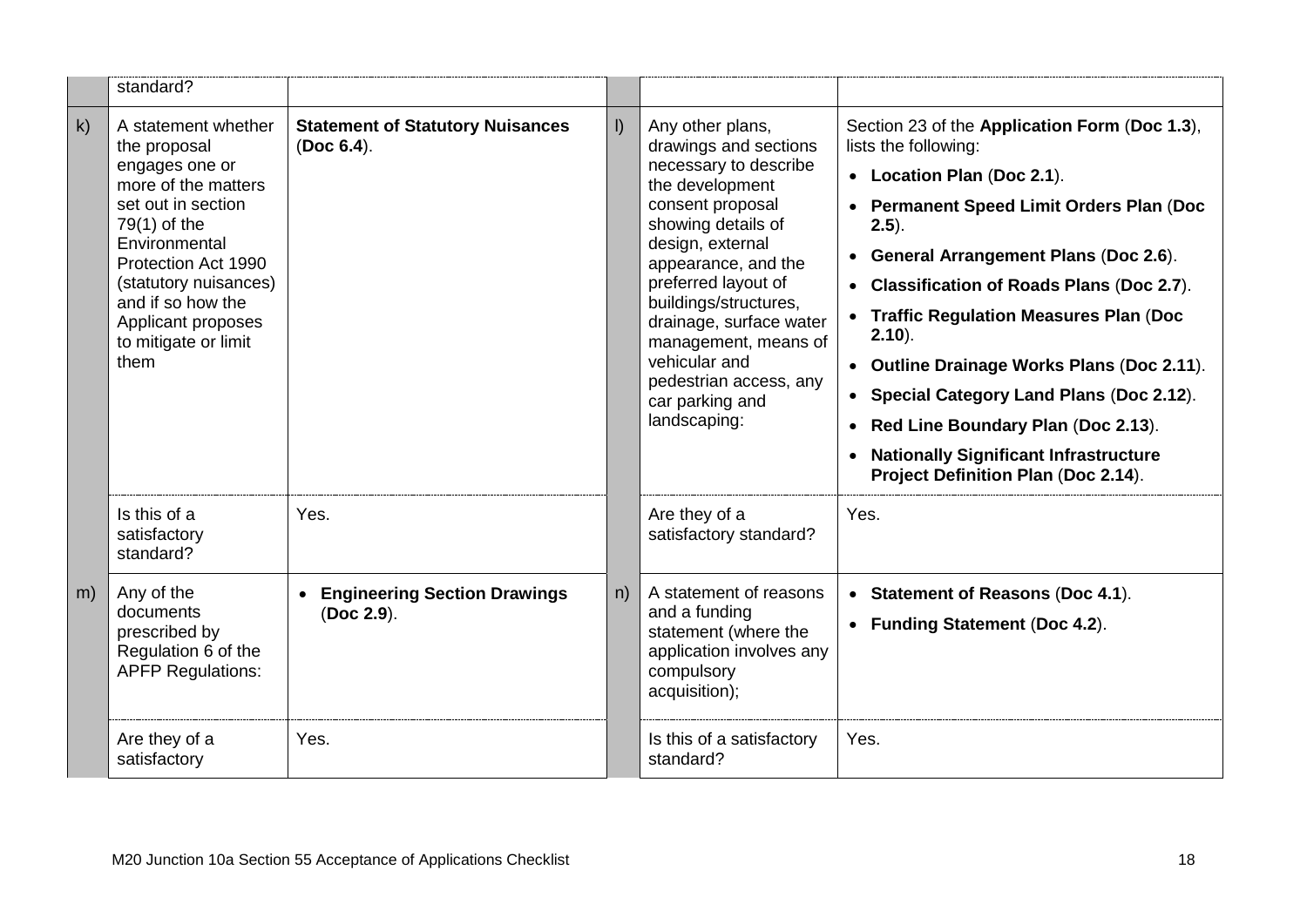|            | standard?                                                                                                                                                                                                                                                                                                                                                                                                                        |                                                                                                                                                                                                                                                                                                                                                                                                                                                                                                                                                                                                          |    |                                                                                                                                                                                                                                                                                                                                                                                                                                       |                                                                                                                                                                                         |
|------------|----------------------------------------------------------------------------------------------------------------------------------------------------------------------------------------------------------------------------------------------------------------------------------------------------------------------------------------------------------------------------------------------------------------------------------|----------------------------------------------------------------------------------------------------------------------------------------------------------------------------------------------------------------------------------------------------------------------------------------------------------------------------------------------------------------------------------------------------------------------------------------------------------------------------------------------------------------------------------------------------------------------------------------------------------|----|---------------------------------------------------------------------------------------------------------------------------------------------------------------------------------------------------------------------------------------------------------------------------------------------------------------------------------------------------------------------------------------------------------------------------------------|-----------------------------------------------------------------------------------------------------------------------------------------------------------------------------------------|
| $\vert$ O) | Any other documents<br>considered<br>necessary to support<br>the application:                                                                                                                                                                                                                                                                                                                                                    | Section 23 of the Application Form<br>(Doc 1.3), lists the following:<br><b>Introduction to the Application</b><br>(Doc 1.1).<br><b>Covering Letter and Schedule of</b><br><b>Compliance with Section 55</b><br>(Doc 1.2).<br><b>Copies of Newspaper Notices</b><br>(Doc 1.4).<br>• Consents and Agreements<br>Position Statement (Doc 3.3).<br><b>Consultation Report (Doc 5.0).</b><br>• Case for the Scheme (Doc 7.1).<br>• Transport Assessment (Doc<br>$7.2$ ).<br><b>Contaminated Land Desk Study</b><br>and Preliminary Interpretative<br>Report (Doc 7.4).<br><b>Signing Strategy (Doc 7.5).</b> | p) | A land plan identifying:-<br>the land required for, or<br>affected by, the<br>proposed development;<br>where applicable, any<br>land over which it is<br>proposed to exercise<br>powers of compulsory<br>acquisition or any rights<br>to use land; any land in<br>relation to which it is<br>proposed to extinguish<br>easements, servitudes<br>and other private rights;<br>and any special<br>category land and<br>replacement land | Land Plans (Doc 2.2).<br>The plots annotated on the land plan appear to<br>be consistent with the information within the<br>Book of Reference (Doc 4.3) and the Draft<br>DCO (Doc 3.1). |
|            | Are they of a<br>satisfactory<br>standard?                                                                                                                                                                                                                                                                                                                                                                                       | Yes.                                                                                                                                                                                                                                                                                                                                                                                                                                                                                                                                                                                                     |    | Is this of a satisfactory<br>standard?                                                                                                                                                                                                                                                                                                                                                                                                | Yes.                                                                                                                                                                                    |
| 32         | Are there any observations in respect of the documents provided above?                                                                                                                                                                                                                                                                                                                                                           |                                                                                                                                                                                                                                                                                                                                                                                                                                                                                                                                                                                                          |    |                                                                                                                                                                                                                                                                                                                                                                                                                                       |                                                                                                                                                                                         |
|            | Whilst the Environmental Statement (Doc 6.1) meets the minimum requirements set out in Schedule 4 Part 2 of The Infrastructure Planning<br>(Environmental Impact Assessment) Regulations 2009 (as amended) regarding the information for inclusion in environmental statements, the<br>document provides limited information on the dimensions of the different elements of the proposed scheme. The Examining Authority may ask |                                                                                                                                                                                                                                                                                                                                                                                                                                                                                                                                                                                                          |    |                                                                                                                                                                                                                                                                                                                                                                                                                                       |                                                                                                                                                                                         |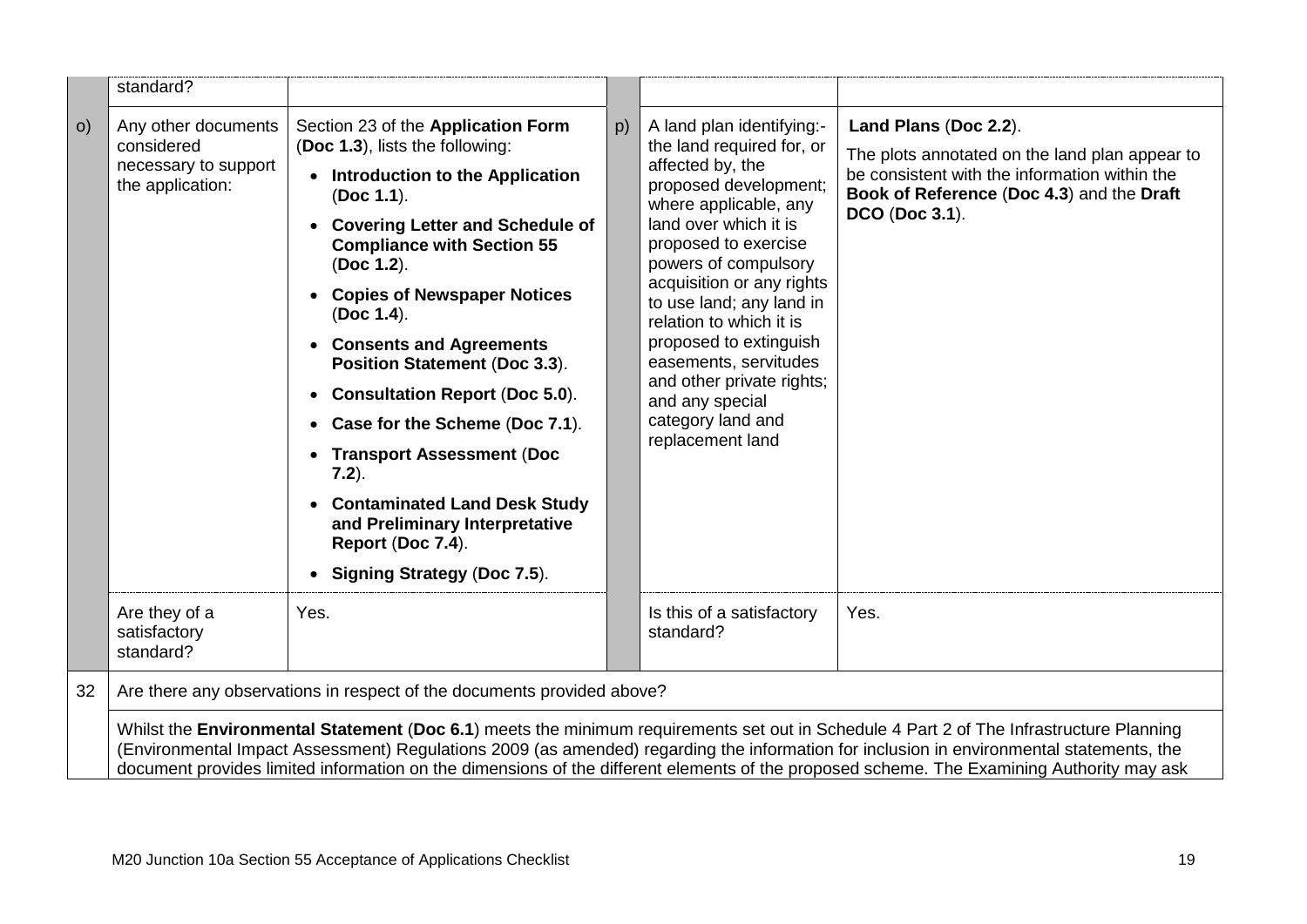questions about this document during the examination, and an appointed Examining Authority is not precluded from seeking further explanation in this regard during the course of the examination.

In respect of the **Works Plans** (**Doc 2.3**) the following issues have been identified:

- Work no. 3 inconsistent/ incorrect labelling of works (a) to (f).
- Work no. 7 inconsistent/ missing labels to signage locations.
- Work no. 29 description of works in the draft DCO seems to go much wider than what is identified on the **Works Plans** (**Doc 2.3**).
- Work no. 8 what appear to be steps up to the new cycle/ footbridge are not labelled or identified in the key.
- Reference to 'indicative' features in the key (works centre line; attenuation ponds and noise bund boundaries; utility diversion works centrelines; and utility diversion works limit of deviation for the works; and site compound lay down area) does not provide a sufficient level of detail or certainty about the works proposed within the draft DCO boundary/limits of deviation for the works.

In respect of the **Book of Reference** (**Doc 4.3**) the following persons listed in Part 3 are not also identified in Part 1:

- Southern Gas Networks Plc:
- UK Power Networks Plc:
- BT Openreach;
- EDF Energy Plc;
- South East Water Ltd;
- Vodafone:
- Virgin Media Ltd; and
- Telent Technology Services Ltd.

The **Book of Reference** (**Doc 4.3**) also does not cross-refer to the relevant articles contained in the **Draft DCO** (**Doc 3.1**).

For plots in the **Book of Reference** (**Doc 4.3**) in respect of which temporary possession with the permanent acquisition of rights is sought, in relation to the permanent acquisition of rights the proposed new rights to be created (or new restrictions to be imposed) are not identified either within the book of reference or in the **Draft DCO** (**Doc 3.1**). Article 24(2) of and Schedule 5 to the draft DCO refer to 'purposes' for which such things may be created, but do not identify the actual nature or detail of them.

Section 51 advice has been issued to the Applicant alongside this checklist, which expands upon the areas of concern identified by the Planning Inspectorate above [\(available here\)](https://infrastructure.planninginspectorate.gov.uk/projects/south-east/m20-junction-10a/?ipcsection=advice). The Applicant is strongly recommended to consider and respond to that advice in its preparations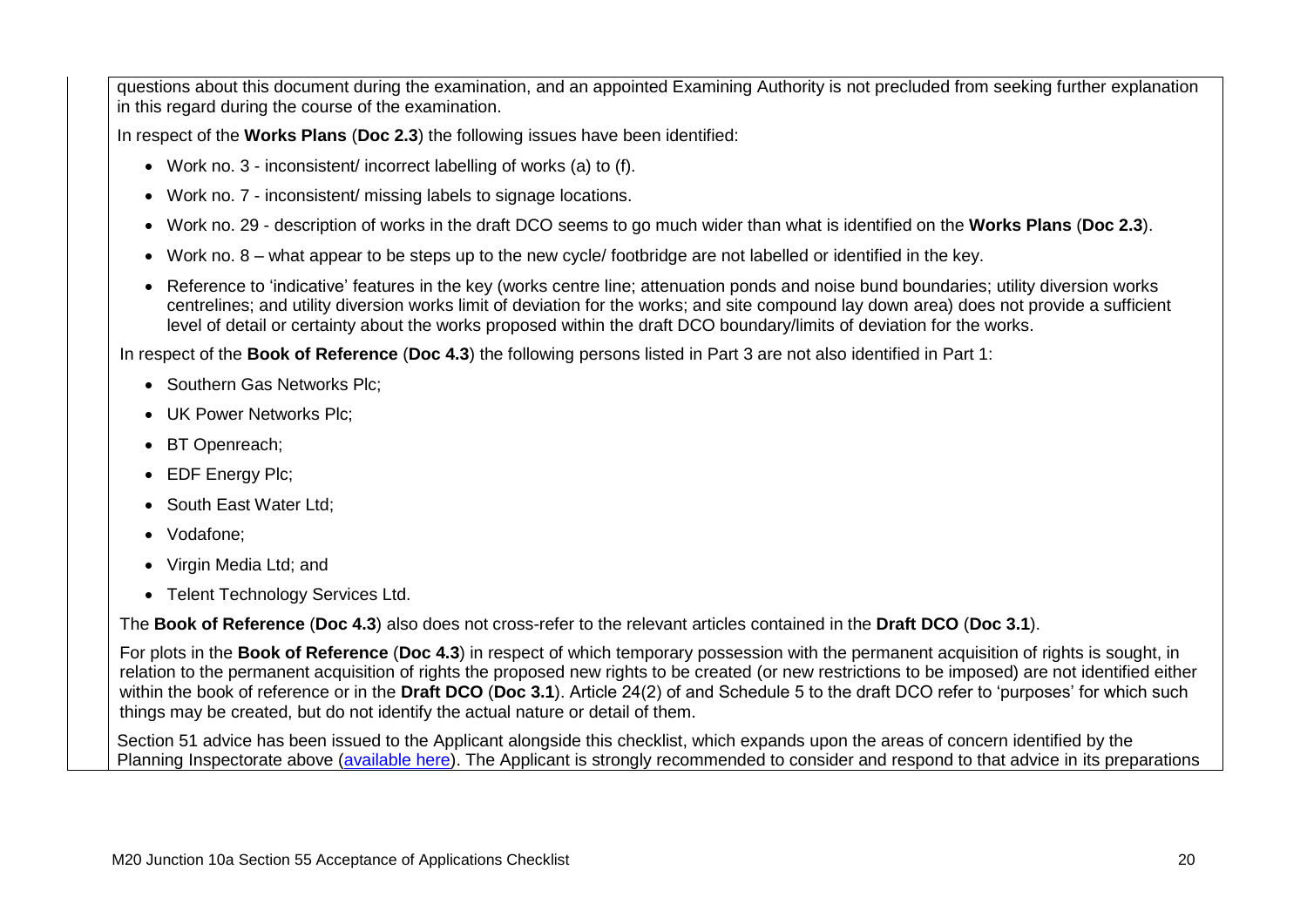|    | for the examination of the application.                                                                                                                                                                                                                                                                                                                                                                                                                     |                                                                                                                                                                                                                                                                                                                                                                                          |  |  |  |
|----|-------------------------------------------------------------------------------------------------------------------------------------------------------------------------------------------------------------------------------------------------------------------------------------------------------------------------------------------------------------------------------------------------------------------------------------------------------------|------------------------------------------------------------------------------------------------------------------------------------------------------------------------------------------------------------------------------------------------------------------------------------------------------------------------------------------------------------------------------------------|--|--|--|
| 33 | Is the application accompanied by a report identifying<br>any European site(s) to which regulation 48 of the<br>Conservation (Natural Habitats, &c.) Regulations<br>1994 applies; or any Ramsar site(s), which may be<br>affected by the proposed development, together with<br>sufficient information that will enable the Secretary of<br>State to make an appropriate assessment of the<br>implications for the site if required by regulation<br>48(1)? | Yes.<br>An Assessment of Implications on European Sites Habitat Regulations<br>Assessment Report (Doc 6.6) is provided.<br>The report identifies relevant European sites and the likely effects on those sites. It is<br>considered that the information provided in the report is adequate for acceptance.                                                                              |  |  |  |
|    |                                                                                                                                                                                                                                                                                                                                                                                                                                                             | <i>Note:</i> the Examining Authority may ask questions about this document during the<br>examination. This may result in additional information being required to inform the<br>HRA report and the competent authority. Depending upon the type and availability of<br>information required, it may not be possible to obtain this during the statutory<br>timetable of the examination. |  |  |  |
| 34 | If requested by the Secretary of State, two paper<br>copies of the application form and other supporting<br>documents and plans                                                                                                                                                                                                                                                                                                                             | Yes.<br>On 15 July 2016 two full and identical paper copies of the application form, supporting<br>documents and plans were provided, as requested by the Secretary of State.                                                                                                                                                                                                            |  |  |  |
| 35 | <b>Summary - s55(3)(f) and s55(5A)</b>                                                                                                                                                                                                                                                                                                                                                                                                                      | In consideration of its observations made above, the Planning Inspectorate considers<br>that the submitted application generally accords with the requirements of s55(3)(f)<br>having regard to s55(5A) of the PA2008.                                                                                                                                                                   |  |  |  |
|    |                                                                                                                                                                                                                                                                                                                                                                                                                                                             | None of the issues identified in the checklist are likely to prejudice any persons<br>wishing to take part in the examination, or to prevent an appointed Examining<br>Authority from examining the application within the statutory 6 month period. The<br>overall conclusion therefore is that the application is of a satisfactory standard and<br>can be accepted.                   |  |  |  |
|    |                                                                                                                                                                                                                                                                                                                                                                                                                                                             | However, the applicant is strongly recommended to consider and respond to the<br>content of s51 advice issued alongside this checklist (available here).                                                                                                                                                                                                                                 |  |  |  |
|    | The Infrastructure Planning (Fees) Regulations 2010 (SI106)                                                                                                                                                                                                                                                                                                                                                                                                 |                                                                                                                                                                                                                                                                                                                                                                                          |  |  |  |
|    | Fees to accompany an application                                                                                                                                                                                                                                                                                                                                                                                                                            |                                                                                                                                                                                                                                                                                                                                                                                          |  |  |  |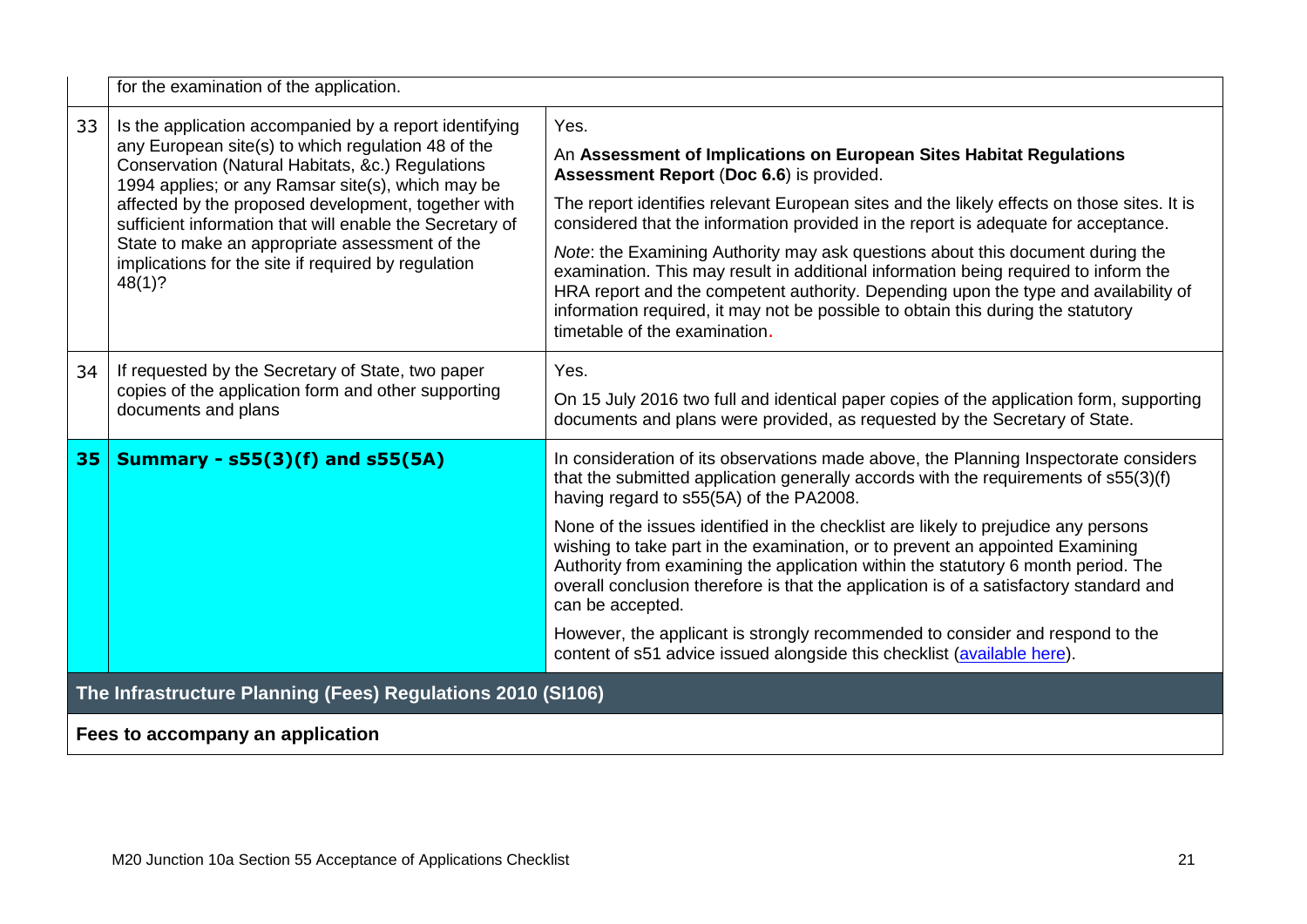| 36 Was the fee paid at the same time that the application | The fee of £4,500 was paid by CHAPS and cleared on 19 July 2016, following the |
|-----------------------------------------------------------|--------------------------------------------------------------------------------|
| $\mu$ was made <sup>14</sup> ?                            | submission of the application on 15 July 2016.                                 |

| <b>Electronic Signature</b> | Name          | Date           |
|-----------------------------|---------------|----------------|
| <b>Case Leader</b>          | Richard Price | 11 August 2016 |
| <b>Acceptance Inspector</b> | Mike Ebert    | 11 August 2016 |

<u>.</u>

<sup>&</sup>lt;sup>14</sup> The Secretary of State must charge the applicant a fee in respect of the decision by the Secretary of State under section 55. If the applicant fails to pay the fee, the Secretary of State need not consider the application until payment is received by the Secretary of State. The fee payable is presently £4,500 and must be paid at the same time that the application is made